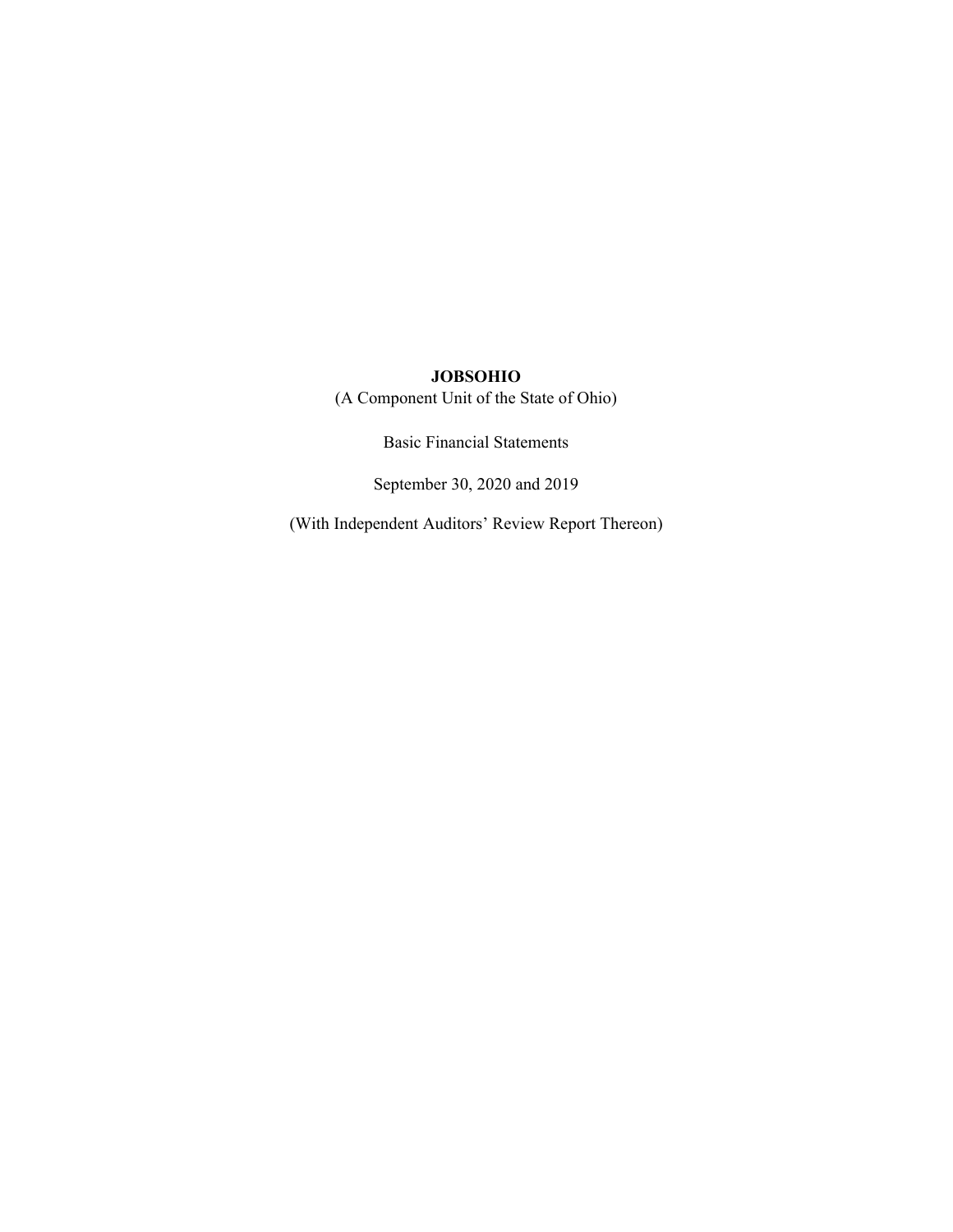## Table of Contents

|                                                                           | Page(s)   |
|---------------------------------------------------------------------------|-----------|
| Independent Auditors' Review Report                                       | $1 - 2$   |
| Management's Discussion and Analysis (Unaudited)                          | $3 - 8$   |
| <b>Basic Financial Statements:</b>                                        |           |
| Statements of Net Position (Unaudited)                                    | 9         |
| Statements of Revenues, Expenses, and Changes in Net Position (Unaudited) | 10        |
| Statements of Cash Flows (Unaudited)                                      | 11        |
| Notes to Basic Financial Statements (Unaudited)                           | $12 - 42$ |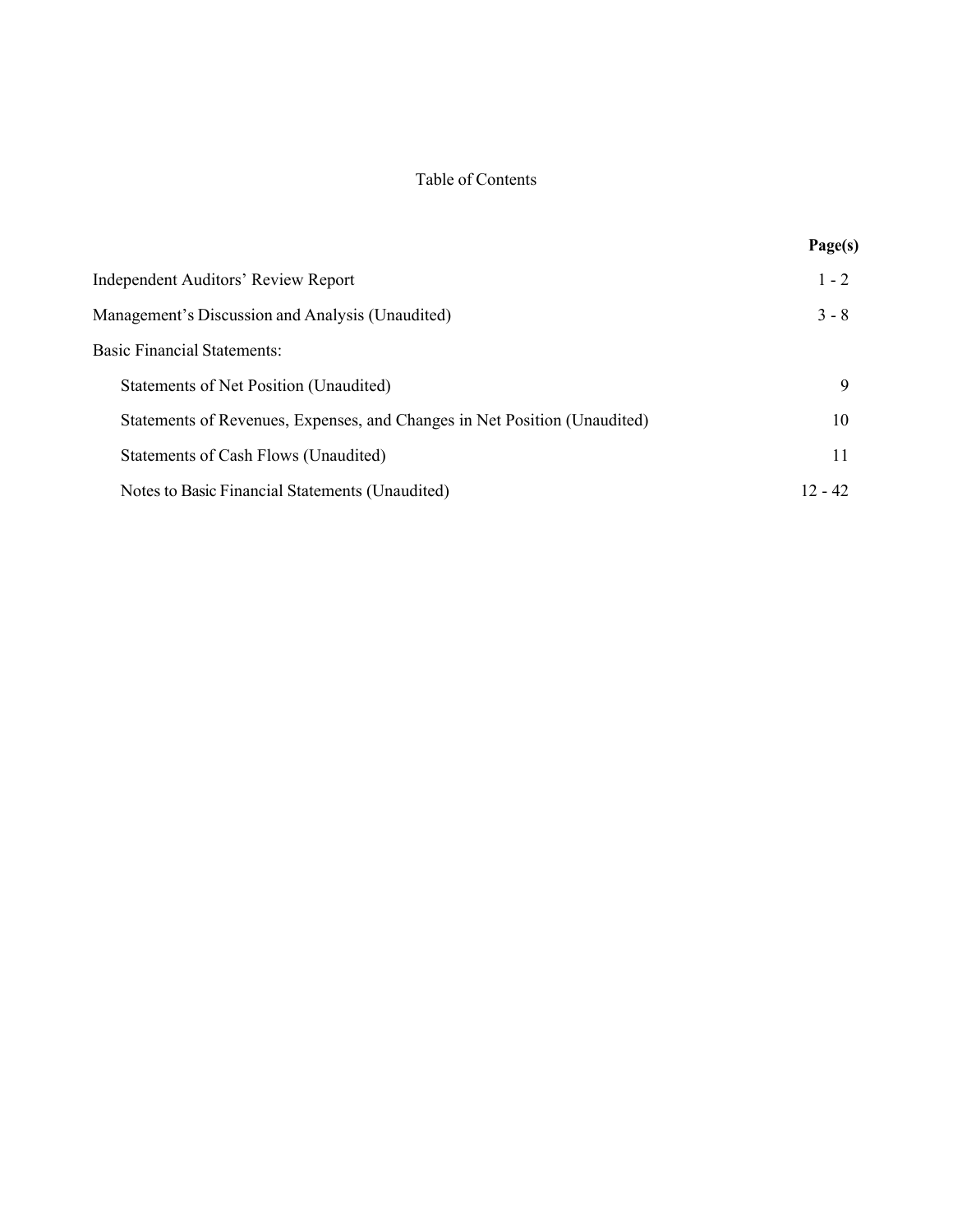### (A Component Unit of the State of Ohio)

## Management's Discussion and Analysis (Unaudited)

## September 30, 2020 and 2019

## (In thousands)

The management of JobsOhio offers this narrative overview and analysis of the financial activities of JobsOhio for the three months ended September 30, 2020 and 2019. The information presented in this overview and analysis should be considered in conjunction with JobsOhio's basic financial statements, which follow this material. Financial statements prepared by JobsOhio include its sole component unit, JobsOhio Beverage System (JOBS), however the following information is solely based on JobsOhio's financial activities and is presented in a non-blended format. Management's discussion and analysis of JOBS is included in that corporation's separately issued basic financial statements.

## **Financial Highlights**

- Total assets stayed relatively flat in the three months ended September 30, 2020 from \$907,157 in the fiscal year ended June 30, 2020 to \$906,489 in the three months ended September 30, 2020. Total assets increased 4% in the three months ended September 30, 2019 from \$875,969 in the fiscal year ended June 30, 2019 to \$909,585 in the three months ended September 30, 2019.
- Total liabilities increased 28% in the three months ended September 30, 2020 from \$116,511 in the fiscal year ended June 30, 2020 to \$148,769 in the three months ended September 30, 2020. Total liabilities increased 28% in the three months ended September 30, 2019 from \$92,795 in the fiscal year ended June 30, 2019 to \$119,002 in the three months ended September 30, 2019.
- Operating and non-operating revenues decreased 34% in the three months ended September 30, 2020 when compared to the same time period one-year prior from \$82,793 in the three months ended September 30, 2019 to \$54,488 in the three months ended September 30, 2020. Operating and non-operating revenues increased 59% in the three months ended September 30, 2019 when compared to the same time period one-year prior from \$52,140 in the three months ended September 30, 2018 to \$82,793 in the three months ended September 30, 2019.
- Total operating expenses increased 16% in the three months ended September 30, 2020 when compared to the same time period one-year prior from \$75,384 in the three months ended September 30, 2019 to \$87,414 in the three months ended September 30, 2020. Total operating expenses increased 10% in the three months ended September 30, 2019 when compared to the same time period one-year prior from \$68,456 in the three months ended September 30, 2018 to \$75,384 in the three months ended September 30, 2019.

### **Overview**

JobsOhio is a 501(c)(4) non-profit organization formed under chapters 1702 and 187 of the Ohio Revised Code to promote economic development, job creation, job retention, job training, and the recruitment of business to the state of Ohio (State). JobsOhio is the sole member of the JobsOhio Beverage System (JOBS), which operates the franchise for the sale of spirituous liquor throughout the State. The purchase was financed in fiscal year 2013 by JOBS' issuance of \$1,510,685 of special obligation bonds.

The Franchise and Transfer Agreement ("Transfer Agreement") calls for JOBS to pay the State an annual "Supplemental Payment" as additional consideration for the liquor enterprise, when profits of the franchise exceed a predetermined level. The Supplemental Payment to the State is based upon a formula specified in the Transfer Agreement and is paid based on results of the fiscal year. In accordance with this provision, JOBS recorded Supplemental Payment expense of \$22,164 and \$15,914, respectively, for the three months ended September 30, 2020 and 2019. The final payment amount due to the State is calculated at the conclusion of the fiscal year.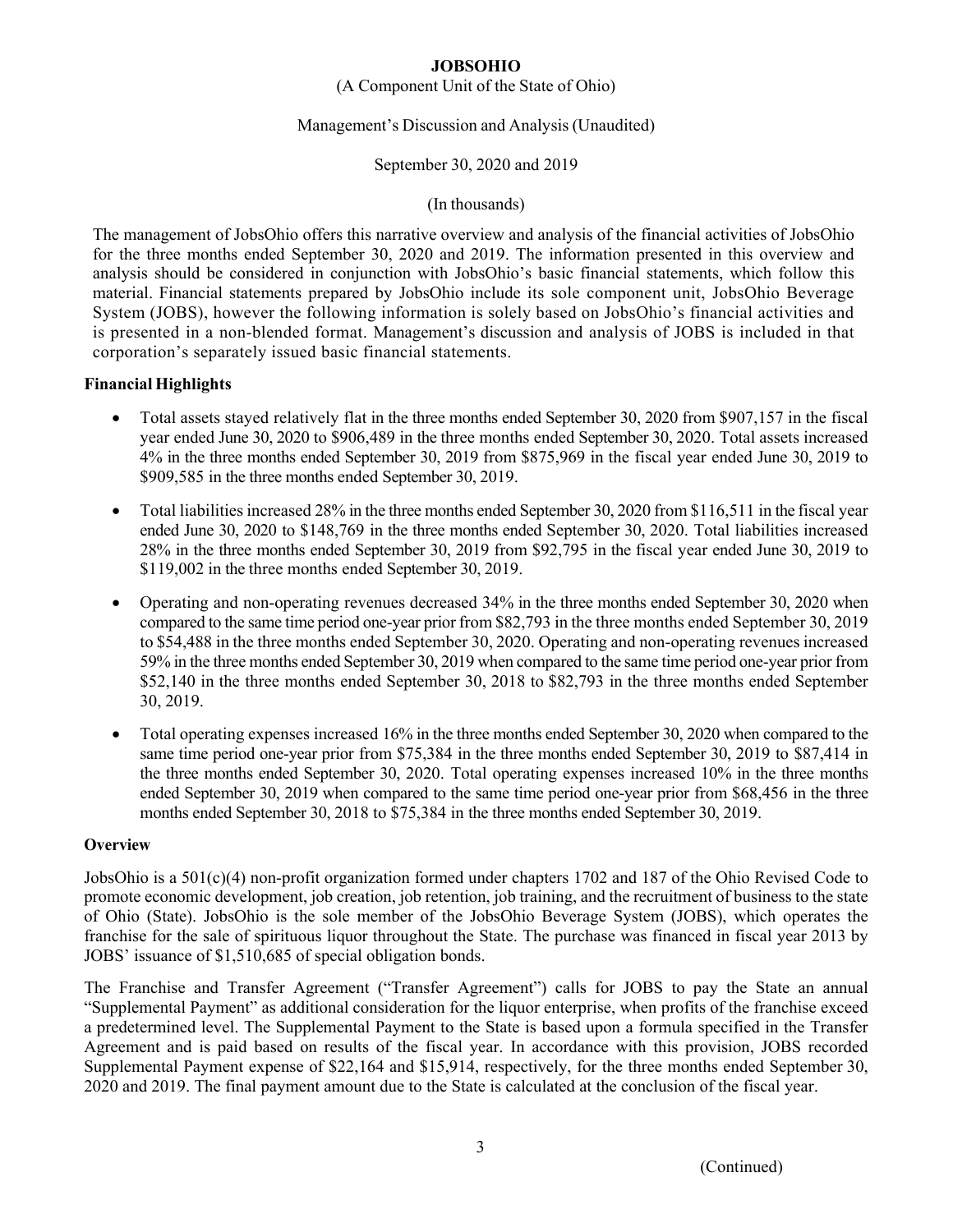## (A Component Unit of the State of Ohio)

Management's Discussion and Analysis (Unaudited)

September 30, 2020 and 2019

(In thousands)

During the three months ended September 30, 2020 and 2019, JobsOhio received grants and contributions from JOBS totaling \$50,000 and \$75,000, respectively. These grants comprise funding from operating income of the liquor franchise by JOBS and proceeds of the bond issue.

#### **Discussion of Basic Financial Statements**

The activities of JobsOhio are accounted for on a fiscal year basis, comprising 12 calendar months ending June 30 of each year. These activities are accounted for as an enterprise fund, reporting all financial activity, assets, and liabilities using the accrual basis of accounting in the same manner as with private sector businesses. Financial statements prepared by JobsOhio include its sole component unit, JOBS and include the blended statements of net position; statements of revenues, expenses, and changes in net position; statements of cash flows and the related notes. This information is also presented in a non-blended format in the notes to financial statements.

The statements of net position provides information about assets and liabilities and reflects the financial position at fiscal year-end. The statements of revenues, expenses, and changes in net position reports the revenue activity and the expenses related to such activity for the quarter and current fiscal year to date. The statements of cash flows outlines the cash inflows and outflows for the current fiscal year to date. These statements provide current and long-term information about JobsOhio's financial position.

The financial statements also include notes that provide additional information essential to a full understanding of the information provided in the statements.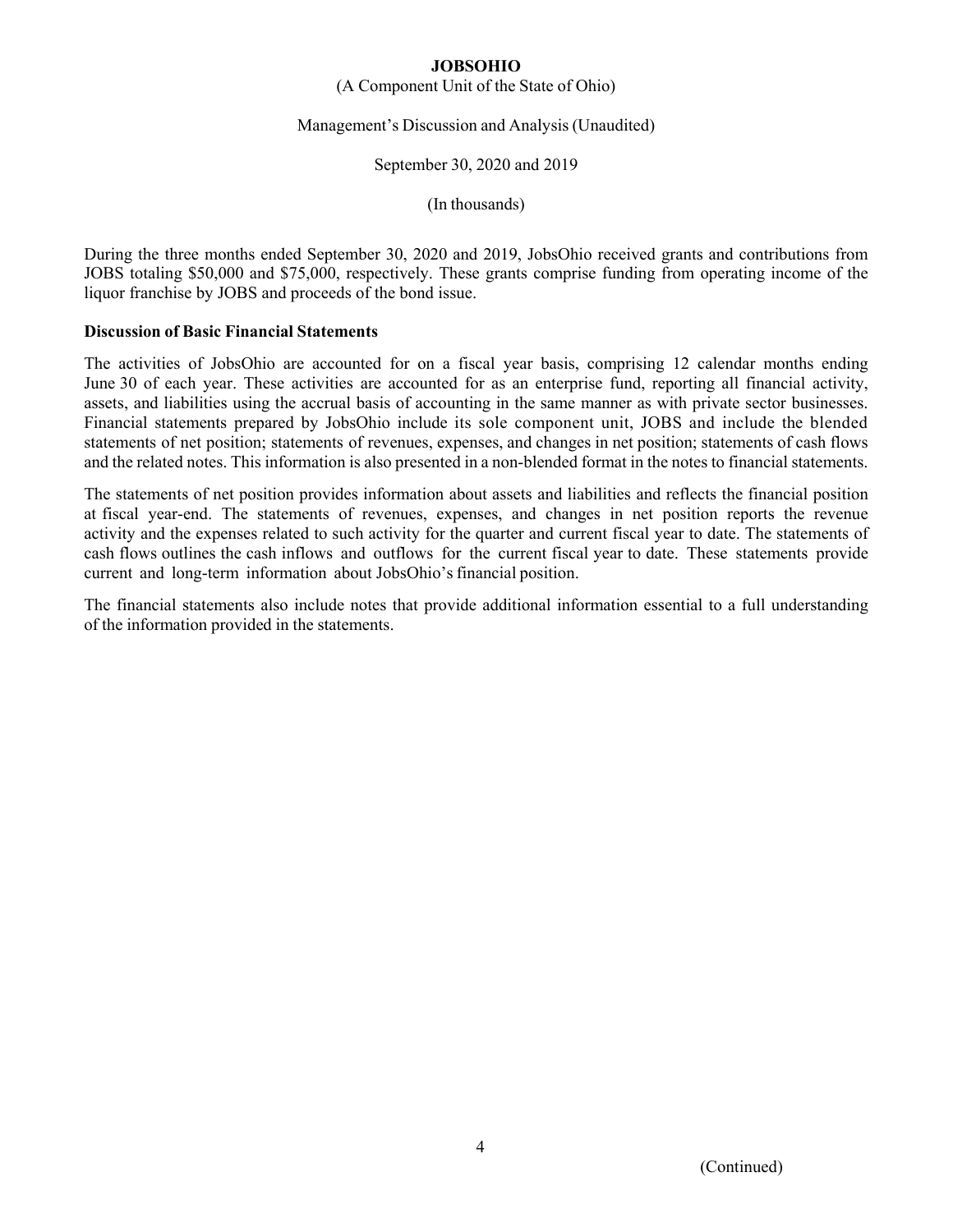#### (A Component Unit of the State of Ohio)

#### Management's Discussion and Analysis (Unaudited)

#### September 30, 2020 and 2019

## (In thousands)

#### **Financial Analysis**

#### *Net Position*

|                                                          | <b>September 30, 2020</b> |         | June 30, 2020 |         |
|----------------------------------------------------------|---------------------------|---------|---------------|---------|
| <b>Assets:</b>                                           |                           |         |               |         |
| Current assets:                                          |                           |         |               |         |
| Cash and cash equivalents - unrestricted                 | \$                        | 35,855  | \$            | 39,491  |
| Investments                                              |                           | 712,152 |               | 724,121 |
| Loans                                                    |                           | 9,647   |               | 8,179   |
| Receivables, net of allowance for uncollectable accounts |                           | 3,382   |               | 2,778   |
| Prepaid expenses                                         |                           | 1,843   |               | 1,343   |
| Due from JOBS                                            |                           | 1,547   |               | 306     |
| Total current assets                                     |                           | 764,426 |               | 776,218 |
| Long-term assets:                                        |                           |         |               |         |
| Capital assets, net of accumulated depreciation          |                           | 2,207   |               | 1,880   |
| Loans, net of loss allowance                             |                           | 139,856 |               | 129,059 |
| Total long-term assets                                   |                           | 142,063 |               | 130,939 |
| <b>Total assets</b>                                      |                           | 906,489 |               | 907,157 |
| <b>Liabilities:</b>                                      |                           |         |               |         |
| Current liabilities:                                     |                           |         |               |         |
| Accounts payable                                         |                           | 2,651   |               | 4,137   |
| Accrued liabilities                                      |                           | 145,056 |               | 111,575 |
| Community bank loan guarantee - current portion          |                           | 487     |               | 350     |
| Capital lease payable - current portion                  |                           | 23      |               | 23      |
| Total current liabilities                                |                           | 148,217 |               | 116,085 |
| Long-term liabilities:                                   |                           |         |               |         |
| Community bank loan guarantee                            |                           | 487     |               | 355     |
| Capital lease payable                                    |                           | 65      |               | 71      |
| Total long-term liabilities                              |                           | 552     |               | 426     |
| <b>Total liabilities</b>                                 |                           | 148,769 |               | 116,511 |
| <b>Net position:</b>                                     |                           |         |               |         |
| Net investment in capital assets                         |                           | 2,207   |               | 1,880   |
| Unrestricted                                             |                           | 755,513 |               | 788,766 |
| <b>Total net position</b>                                | \$                        | 757,720 | \$            | 790,646 |

Current assets consist of cash in demand deposits, investments, prepaid expenses, and receivables due from JOBS for management services as well as outstanding principal from loans to promote economic development due within the following twelve months. Current assets decreased 2% in the three months ended September 30, 2020 from \$776,218 in the fiscal year ended June 30, 2020 to \$764,426 in fiscal year ended June 30, 2020. Current assets increased 5% in the three months ended September 30, 2019 from \$790,465 in the fiscal year ended June 30, 2019 to \$826,683 in three months ended September 30, 2019. The current year decrease in current assets is primarily due the funding of new initiatives in support of Ohio businesses during the COVID-19 pandemic.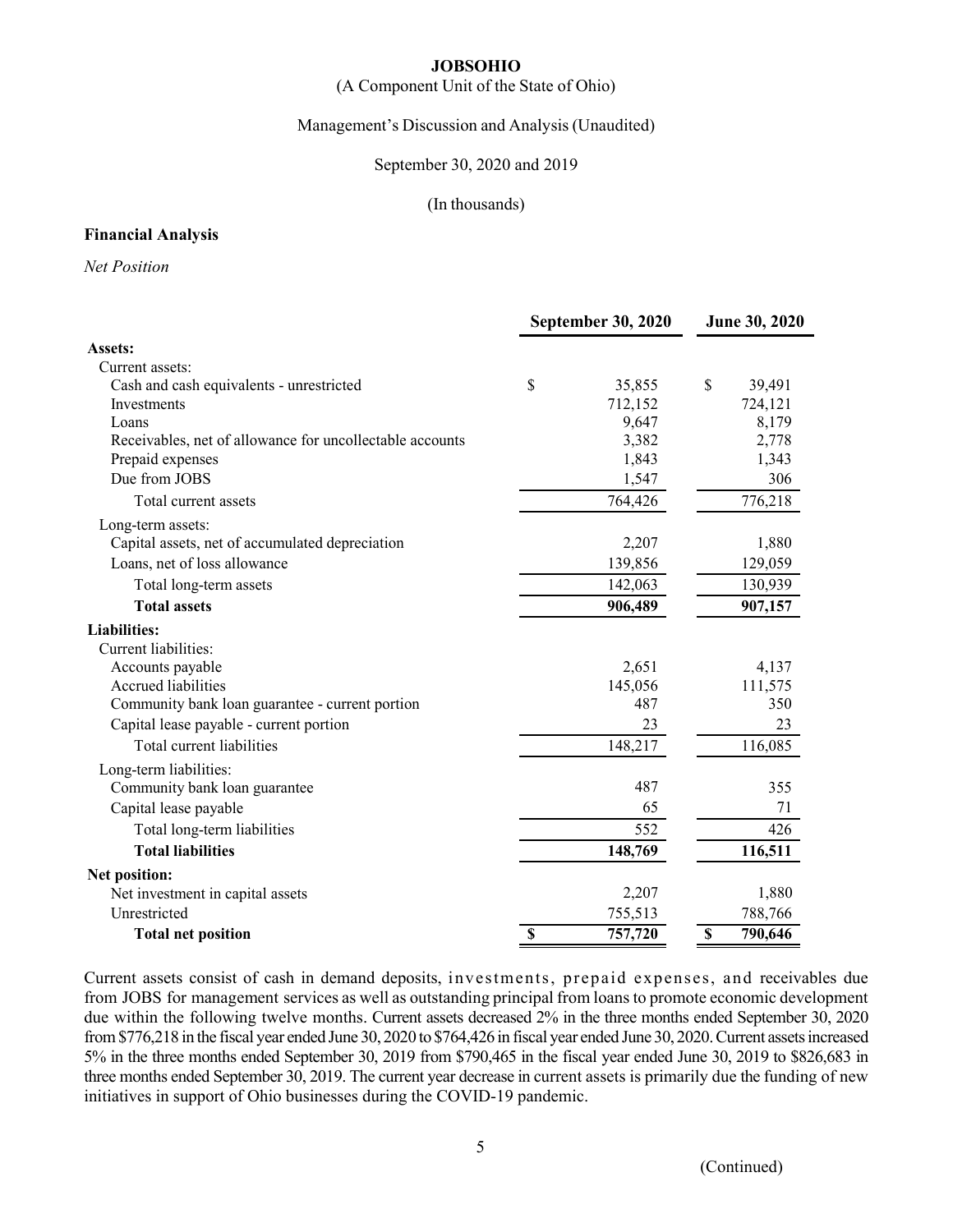## (A Component Unit of the State of Ohio)

#### Management's Discussion and Analysis (Unaudited)

#### September 30, 2020 and 2019

#### (In thousands)

Long-term assets consist of software, furniture, equipment and leasehold improvements, as well as outstanding principal from loans made for economic development programs due after the following twelve months. Long-term assets increased 8% in the three months ended September 30, 2020 from \$130,939 in the fiscal year ended June 30, 2020 to \$142,063 in the fiscal year ended June 30, 2020. Long-term assets decreased 3% in the three months ended September 30, 2019 from \$85,504 in the fiscal year ended June 30, 2019 to \$82,902 in three months ended September 30, 2019. The changes in long-term assets are primarily due to assets related to JobsOhio's loan programs.

Current liabilities represent accounts payable and accrued liabilities, as well as amounts due within the following twelve months for a capital lease that was added in fiscal year 2020. Current liabilities increased 28% in the three months ended September 30, 2020 from \$116,085 in the fiscal year ended June 30, 2020 to \$148,217 in the three months ended September 30, 2020. Current liabilities increased 28% in the three months ended September 30, 2019 from \$92,708 in the fiscal year ended June 30, 2019 to \$118,921 in the three months ended September 30, 2019. These changes in current liabilities are primarily due to increases in grants that JobsOhio has awarded to companies to promote economic development in the State in support of its mission.

Long-term liabilities consist of amounts due for capital leases after the following twelve months. Long-term liabilities increased 30% in the three months ended September 30, 2020 from \$426 in the fiscal year ended June 30, 2020 to \$552 in the three months ended September 30, 2020. Long-term liabilities decreased 7% in the three months ended September 30, 2019 from \$87 in the fiscal year ended June 30, 2019 to \$81 in the three months ended September 30, 2019. These changes in long-term liabilities are primarily due to a new economic development program to support community bank loans, as well as the addition of a capital lease.

Net position decreased by \$32,926 for the three months ended September 30, 2020, from a net position of \$790,646 in the fiscal year ended June 30, 2020 to a net position of \$757,720 as of the three months ended September 30, 2020. Net position increased by \$7,409 for the three months ended September 30, 2019, from a net position of \$783,174 in the fiscal year ended June 30, 2019 to a net position of \$790,583 as of the three months ended September 30, 2019. The changes in net position are primarily due to the fluctuations in grants received from JobsOhio Beverage System.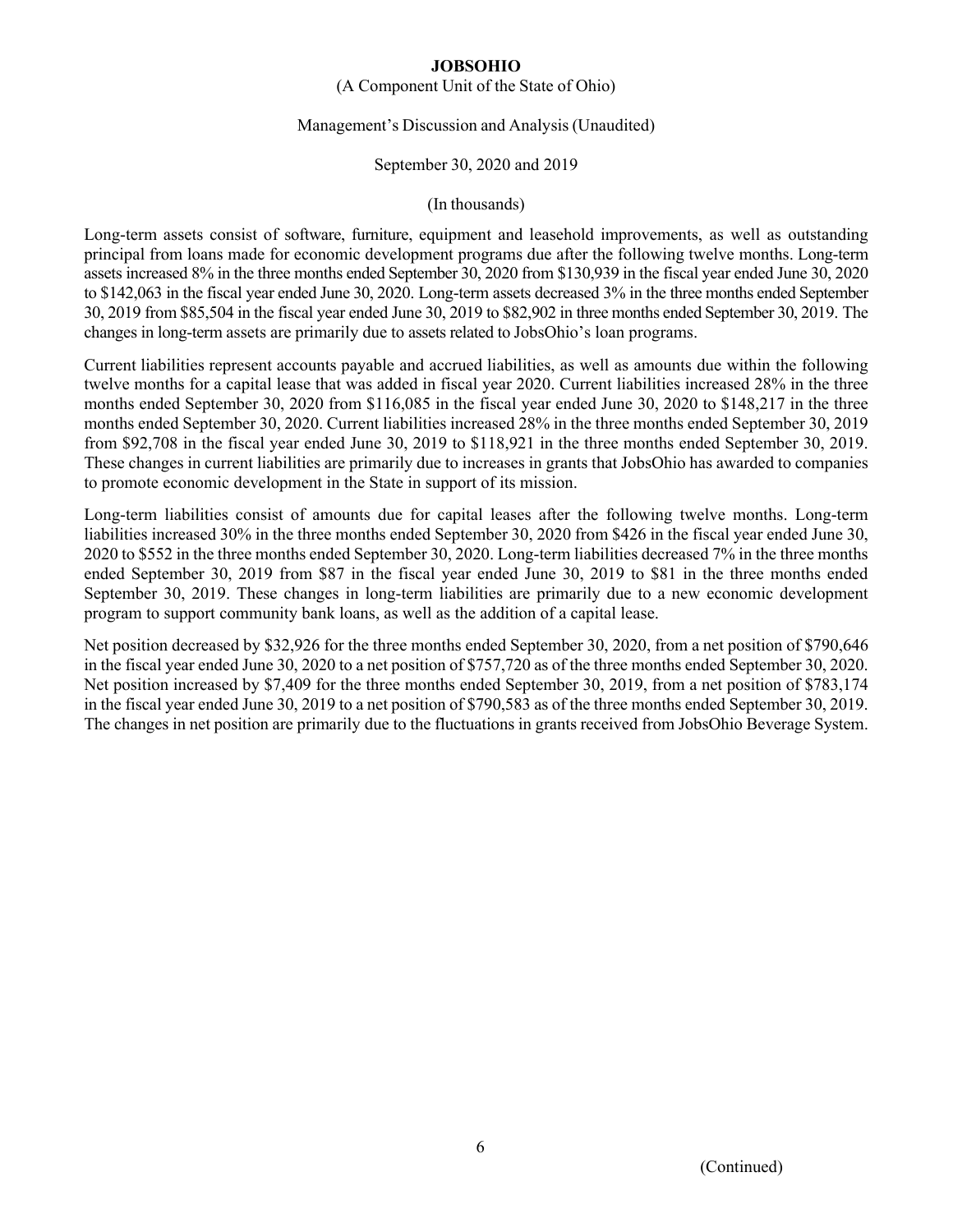## (A Component Unit of the State of Ohio)

## Management's Discussion and Analysis (Unaudited)

## September 30, 2020 and 2019

#### (In thousands)

#### *Revenues, Expenses, and Changes in Net Position*

The following is a summary of revenues, expenses, and changes in net position for the three months ended September 30, 2020 and 2019:

|                                         | <b>Three Months</b><br><b>Ended</b><br>September 30,<br>2020 |           | <b>Three Months</b><br><b>Ended</b><br>September 30,<br>2019 |           |
|-----------------------------------------|--------------------------------------------------------------|-----------|--------------------------------------------------------------|-----------|
| <b>Operating revenues:</b>              |                                                              |           |                                                              |           |
| Interest income - loans                 | \$                                                           | 888       | \$                                                           | 684       |
| Fees and other                          |                                                              | 2,309     |                                                              | 1,865     |
| Total operating revenues                |                                                              | 3,197     |                                                              | 2,549     |
| <b>Operating expenses:</b>              |                                                              |           |                                                              |           |
| Economic development programs           |                                                              | 71,471    |                                                              | 63,427    |
| Salaries and benefits                   |                                                              | 3,984     |                                                              | 3,435     |
| Economic development purchased services |                                                              | 3,815     |                                                              | 3,232     |
| Professional services                   |                                                              | 2,951     |                                                              | 1,544     |
| Insurance                               |                                                              | 55        |                                                              | 56        |
| Administrative and support              |                                                              | 1,451     |                                                              | 1,169     |
| Marketing                               |                                                              | 3,687     |                                                              | 2,521     |
| Total operating expenses                |                                                              | 87,414    |                                                              | 75,384    |
| <b>Operating loss</b>                   |                                                              | (84,217)  |                                                              | (72, 835) |
| <b>Nonoperating revenues:</b>           |                                                              |           |                                                              |           |
| Grants                                  |                                                              | 50,000    |                                                              | 75,000    |
| Investment income                       |                                                              | 1,291     |                                                              | 5,244     |
| Total nonoperating revenues             |                                                              | 51,291    |                                                              | 80,244    |
| Change in net position                  |                                                              | (32, 926) |                                                              | 7,409     |
| Net position, beginning of period       |                                                              | 790,646   |                                                              | 783,174   |
| Net position, end of period             | \$                                                           | 757,720   | \$                                                           | 790,583   |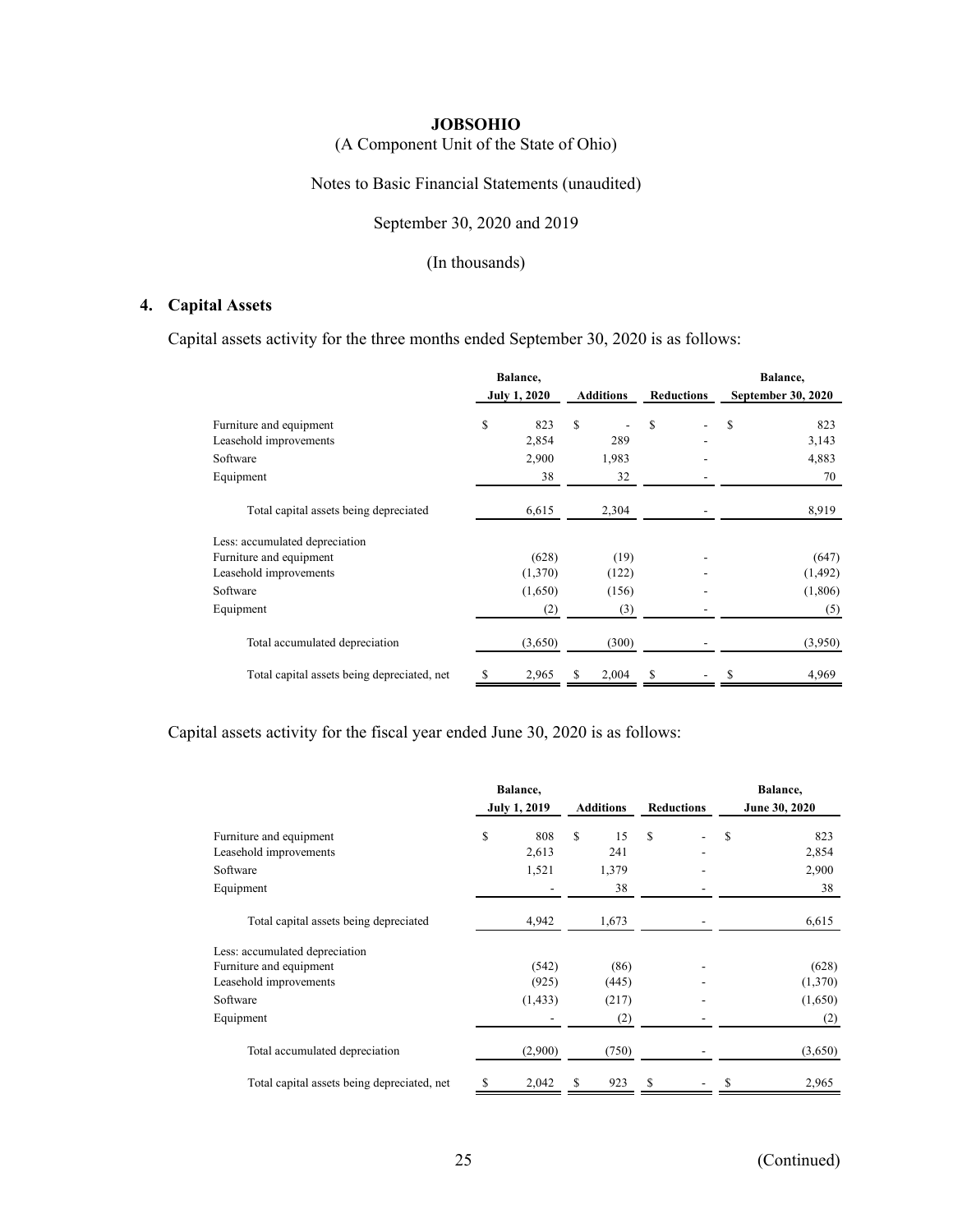(A Component Unit of the State of Ohio)

Notes to Basic Financial Statements (unaudited)

September 30, 2020 and 2019

(In thousands)

#### **5. Loans Receivable**

The Entity's economic development initiatives include loans to companies that have limited access to capital and funding from conventional private sources of funding. In order to obtain a disbursement, the borrower submits to the Entity a draw request that identifies the applicable costs that have been incurred. The Entity recognizes the receivable at time of disbursement to the borrower.

The Entity established a loan program to support companies during the COVID-19 pandemic. The Workforce Retention Loan is a forgivable loan program that allows companies to borrow funds to support their payroll over the course of six months. At the end of the six-month period, the companies must provide documentation to the Entity that illustrates they were able to maintain certain payroll metrics over the period and if so, the loan will be forgiven and no balance will be due. If the company does not maintain its headcount, their loan will begin to amortize and payments of principal and interest will begin. As of September 30, 2020 and June 30, 2020, disbursements associated with the Workforce Retention Loan program were made to 86 and 76 companies, respectively, totaling \$40,266 and \$16,676, respectively, and are included in Loans, net of loss allowance. The terms of the loans outstanding at September 30, 2020 and June 30, 2020 provide for disbursements of up to \$50,000. The outstanding balance of the commitments as of September 30, 2020 and June 30, 2020 were \$9,734 and \$33,324, respectively.

The Entity also established a loan program to support early stage companies in their efforts to promote economic development across the State. The Innovation Loan program is designed to provide loans to companies that are convertible to equity in the event the borrower meets certain qualified financing requirements. As of September 30, 2020 and June 30, 2020, disbursements associated with the Innovation Loan program were made to 32 and 24 companies, respectively, totaling \$37,923 and \$29,288, respectively, and are included in Loans, net of loss allowance. The terms of the loans outstanding at September 30, 2020 and June 30, 2020 provide for disbursements of up to \$37,923 and \$30,298 respectively. The outstanding balance of the commitments as of September 30, 2020 and June 30, 2020 and 2019 were \$0 and \$1,010, respectively.

The remaining loans receivable balance of \$71,314 as of September 30, 2020 relates to disbursements to 58 companies, and is net of loss allowance of \$39,946. Loans receivable balance of \$91,274 as of June 30, 2020 relates to disbursements to 59 companies and is net of loss allowance of \$19,420. The current portion of the loans receivable balance of \$9,647 and \$8,179 as of September 30, 2020 and June 30, 2020, respectively, represent principal payments due within the following twelve months. The terms of the loans outstanding at September 30, 2020 and June 30, 2020 provide for disbursements of up to \$141,305 and \$142,305, respectively. The outstanding balance of the commitments as of September 30, 2020 and June 30, 2020 were \$9,679 and \$11,091, respectively. The Entity offered a six-month deferral of principal and interest payments to its existing borrowers in response to the COVID-19 pandemic. Interest accrues at 0% during the deferral period. As of September 30, 2020 and June 30, 2020, 41 borrowers opted into the program totaling \$4,108 in deferred payments.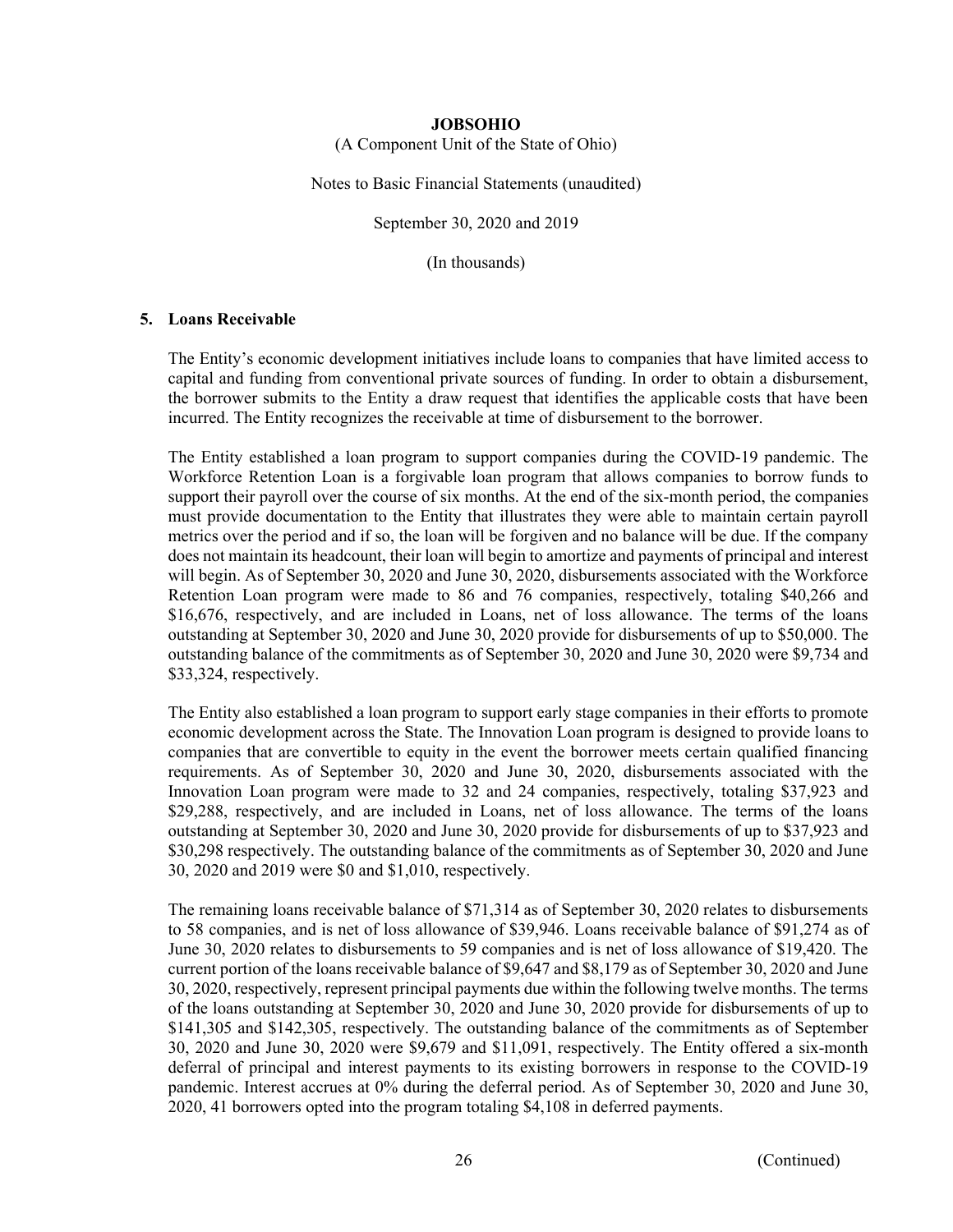(A Component Unit of the State of Ohio)

Notes to Basic Financial Statements (unaudited)

September 30, 2020 and 2019

(In thousands)

The Entity's loans are held at amortized cost less a valuation allowance. A loan is impaired when, based on current information and events, it is probable that the Entity will be unable to collect all amounts due according to the contractual terms of the loan agreement. If determined that a loan requires a valuation allowance, a provision for loss is established equal to the difference between the carrying value and either the fair value of the collateral less costs to sell or the present value of expected future cash flows discounted at the loan's effective interest rate. The amount of valuation allowance was \$39,946 and \$19,420, respectively, as of September 30, 2020 and June 30, 2020.

#### **6. Accounts Receivable Balances**

Accounts receivable comprise amounts due from liquor agency stores and liquor vendors, and the Ohio Department of Administrative Services ("DAS"). The amounts due from liquor agency stores and liquor vendors are attributable to inventory adjustments from audits, store manager adjustments, distribution center services, and other miscellaneous claims. Accounts receivable also includes interest receivable on investments and loans. Accounts receivable balance of \$5,505 and \$4,682 as of September 30, 2020 and June 30, 2020, respectively, is net of allowance for uncollectable accounts of \$34 and \$5, respectively.

The amount due from DAS totals \$51,782 and \$42,263 as of September 30, 2020 and June 30, 2020, respectively, and is attributable to the Entity's purchases of Personal Protective Equipment on behalf of DAS in response to the COVID-19 pandemic. The amount due from DAS is included in Accounts receivable – long-term.

### **7. Prepaid Expenses**

Certain payments to vendors reflect costs applicable to future accounting periods and are recorded as prepaid expenses in the basic financial statements. This includes \$4,224 and \$4,217 of service fees to the Ohio Department of Commerce as of September 30, 2020 and June 30, 2020, respectively, as well as \$91 as of September 30, 2020 and June 30, 2020 for prepaid rent payments on two separate operating lease agreements. See note 2(b)5 below.

### **8. Intangible Asset – Liquor Franchise**

As a result of the purchase of the franchise for the sale of spirituous liquor, the Entity recorded an intangible asset of \$1,379,924, reflecting the net franchise fee paid to the State, net of certain tangible assets received in the transfer pursuant to the Transfer Agreement.

The intangible asset – liquor franchise, is amortized over its useful life that coincides with the related contractual rights of the Transfer Agreement of 25 years. Amortization expense was \$13,799 for the three months ended September 30, 2020 and 2019. No impairment of the intangible asset existed as of September 30, 2020 and June 30, 2020.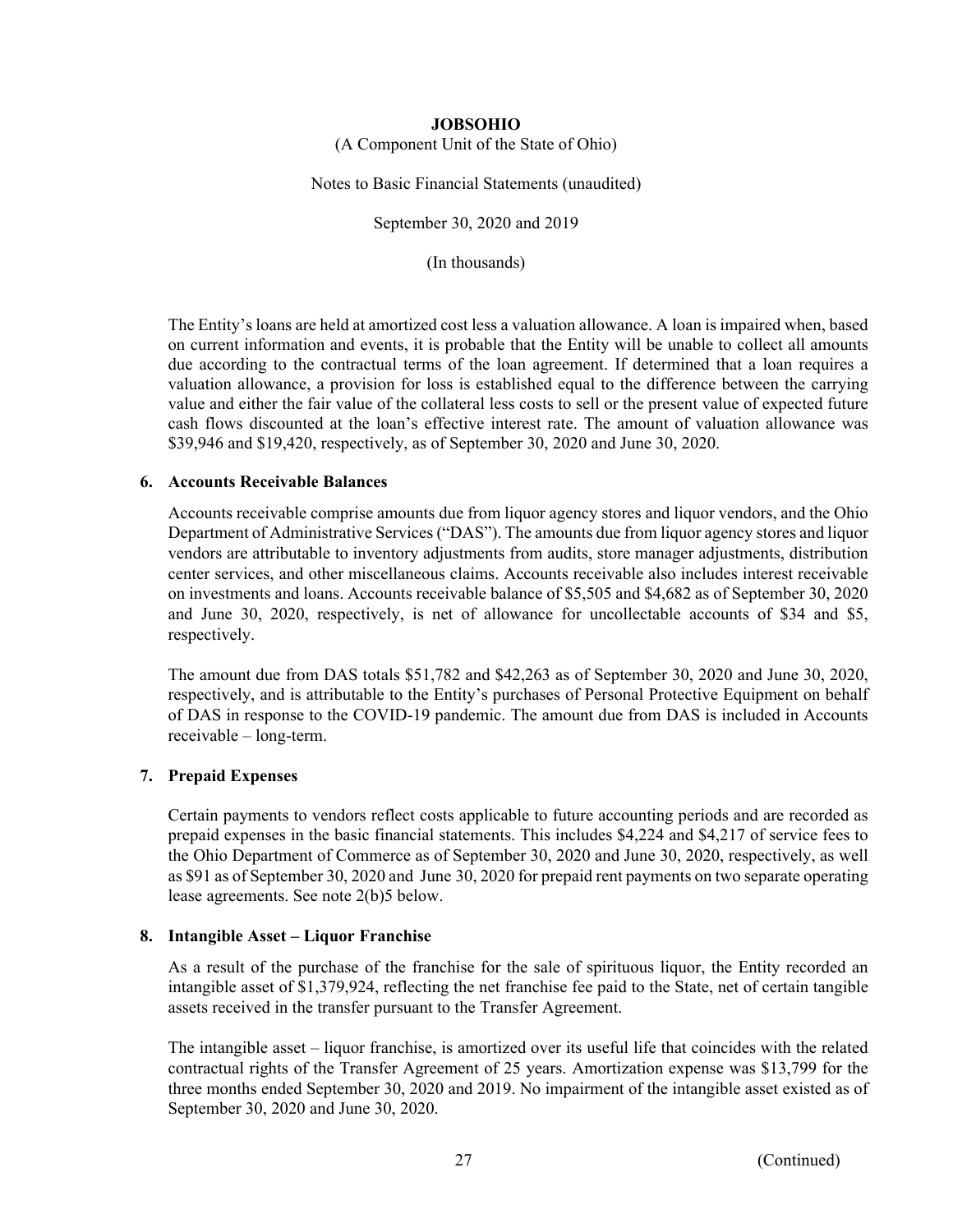(A Component Unit of the State of Ohio)

Notes to Basic Financial Statements (unaudited)

September 30, 2020 and 2019

(In thousands)

Intangible asset – liquor franchise activity for the three months ended September 30, 2020 is as follows:

|                                                    | Balance,<br><b>July 1, 2020</b> |   | <b>Additions</b>                     |    | <b>Reductions</b>        | Balance,<br><b>September 30, 2020</b> |
|----------------------------------------------------|---------------------------------|---|--------------------------------------|----|--------------------------|---------------------------------------|
| Liquor franchise<br>Less: Accumulated amortization | \$1,379,924<br>(409, 378)       | S | $\overline{\phantom{a}}$<br>(13,799) | -S | $\overline{\phantom{a}}$ | 1,379,924<br>(423, 177)               |
| Liquor franchise, net<br>of amortization           | 970,546                         |   | (13,799)                             |    |                          | 956,747                               |

Intangible asset – liquor franchise activity for the fiscal year ended June 30, 2020 is as follows:

|                                                    | Balance.<br><b>July 1, 2019</b> | <b>Additions</b>                      | <b>Reductions</b>             | Balance,<br>June 30, 2020 |
|----------------------------------------------------|---------------------------------|---------------------------------------|-------------------------------|---------------------------|
| Liquor franchise<br>Less: accumulated amortization | 1,379,924<br>(354, 181)         | $\overline{\phantom{a}}$<br>(55, 197) | -                             | 1,379,924<br>(409,378)    |
| Liquor franchise, net of<br>amortization           | 1,025,743                       | (55,197)                              | S<br>$\overline{\phantom{a}}$ | 970,546                   |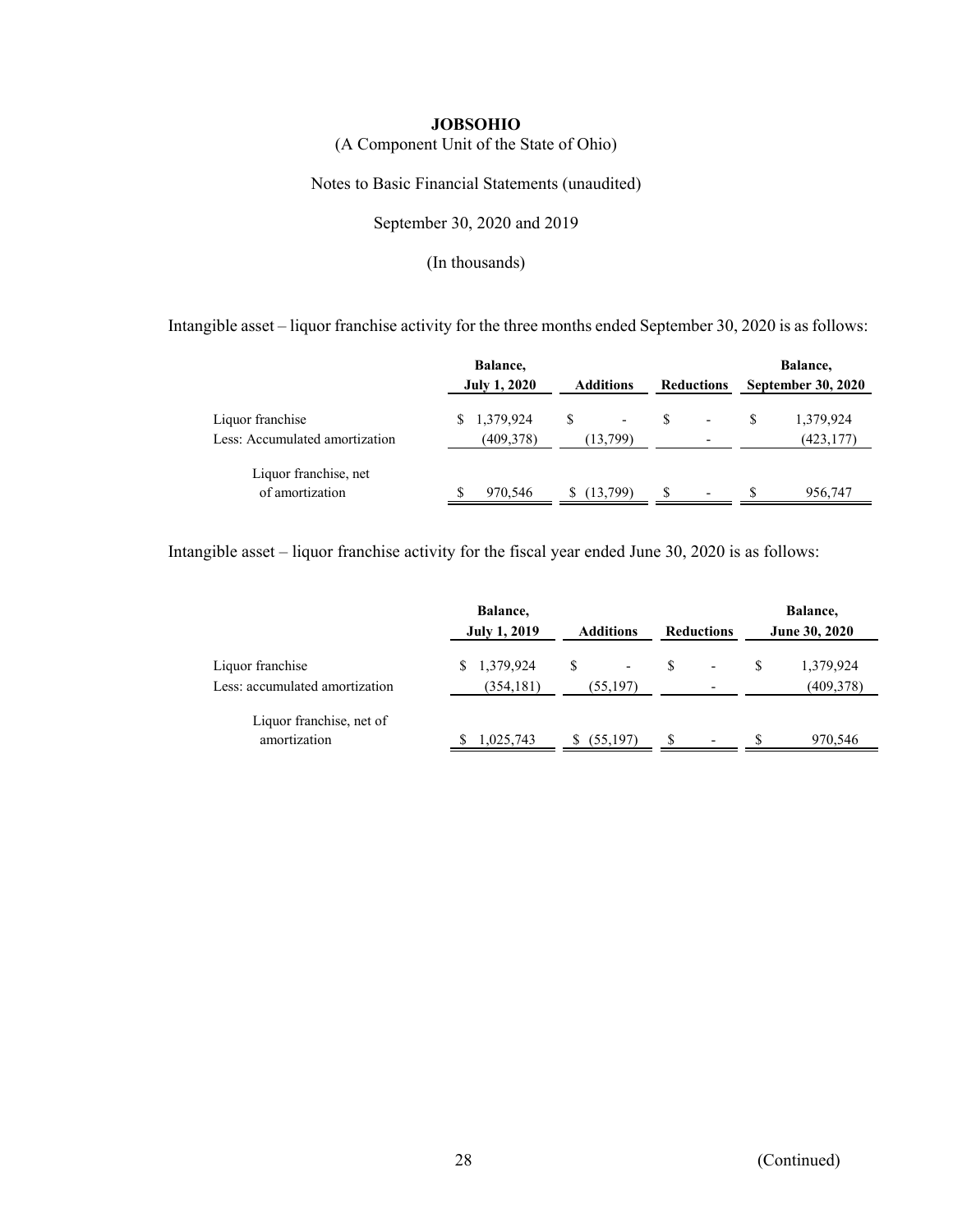(A Component Unit of the State of Ohio)

Notes to Basic Financial Statements (unaudited)

September 30, 2020 and 2019

(In thousands)

#### *(b) Liabilities*

## **1. Accrued Liabilities**

Accrued liabilities reported at September 30, 2020 and June 30, 2020 are as follows:

|                               | <b>September 30, 2020</b> |         | June 30, 2020 |         |
|-------------------------------|---------------------------|---------|---------------|---------|
|                               |                           |         |               |         |
| Economic development programs | \$                        | 142,980 | \$            | 109,338 |
| Liquor purchases              |                           | 11,174  |               | 7,547   |
| Agency commissions            |                           | 6,452   |               | 15,336  |
| Taxes                         |                           | 13,223  |               | 13,785  |
| Supplemental Payment          |                           | 22,164  |               | 71,218  |
| Professional services         |                           | 466     |               | 787     |
| Payroll                       |                           | 875     |               | 589     |
| Legal services                |                           | 11      |               | 39      |
| Liquor operations             |                           | 26      |               | 122     |
| Paid time off                 |                           | 370     |               | 289     |
| Deferred rent                 |                           | 735     |               | 751     |
| Employee benefits             |                           | 5       |               | 25      |
| Other                         |                           | 585     |               | 843     |
|                               | \$                        | 199,066 | \$            | 220,669 |

### **2. Economic Development Programs – Grants**

The Entity operates six grant programs to encourage economic development within the State. These comprise:

- Economic Development Grants The Economic Development grant program focuses on fixed asset and infrastructure investment.
- Workforce Grants The Workforce grant program focuses on training costs associated with new or incumbent employees.
- Revitalization Grants The Revitalization grant program is designed to support the acceleration of redeveloping sites in Ohio, with the primary focus on projects where the cost of redevelopment and remediation is more than the value of the land in question.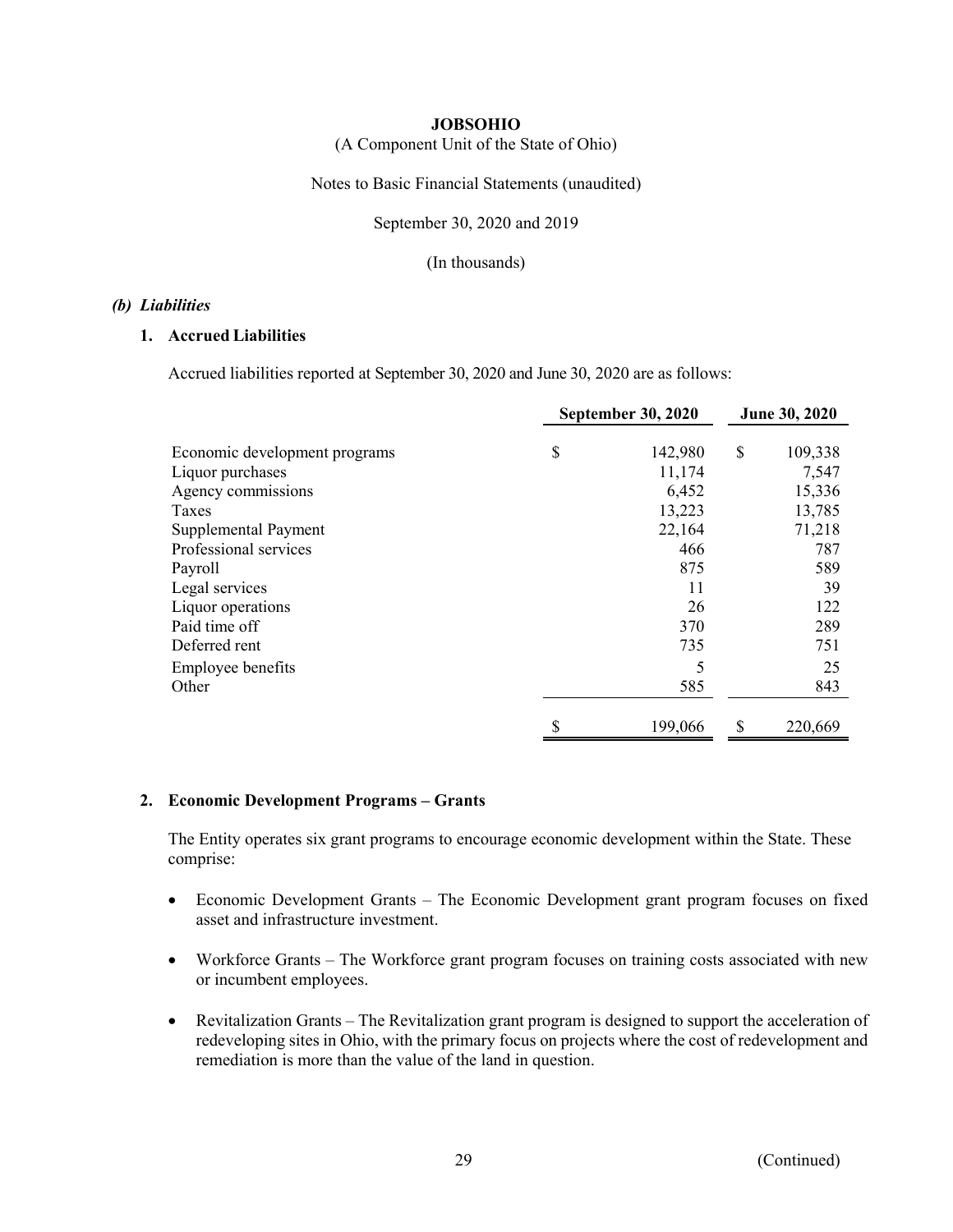(A Component Unit of the State of Ohio)

Notes to Basic Financial Statements (unaudited)

September 30, 2020 and 2019

(In thousands)

- Revitalization Phase II Assessment Grants The Revitalization Phase II Assessment grant program is designed to assist in the review of potential environmental risks on a project site where redevelopment for job creation or retention is likely to occur.
- Research and Development Grants The Research and Development grant program provides opportunity to collaborate and partner on new discoveries that can further companies' competitive advantage and impact their respective industries.
- Innovation District Grants The Innovation District grant program provides funds for Innovation hubs across the State in support of research and STEM projects within the districts and provides the opportunity for businesses to operate from a centralized location to promote economic development growth.
- Inclusion Grants The Inclusion grant program provides financial support in designated distressed communities and/or businesses owned by underrepresented populations across the State.
- Speculative Development Grants The Ohio Site Inventory Program (OSIP) offers funding to support speculative site and building development projects with no identified end user.

As of September 30, 2020, the Entity had executed 1,087 grants, including 463 economic development grants, 353 workforce grants, 254 revitalization grants, 17 research and development grants, 3 innovation district grants, 15 inclusion grants, and 2 speculative development grants with a total committed amount of \$597,701. As of September 30, 2020, the Entity had \$172,587 in committed, but unpaid grants. As of June 30, 2020, the Entity had executed 1,056 grants, including 442 economic development grants, 345 workforce grants, 250 revitalization grants, 16 research and development grants, and 3 innovation district grants with a total committed amount of \$601,439. As of June 30, 2020, the Entity had \$173,324 in committed, but unpaid grants. The grants are historically funded on a reimbursement basis where the grantee must provide documentation illustrating where applicable costs have been incurred. In light of the COVID-19 pandemic, the Entity implemented a Rapid Deployment Initiative program where grantees could request funds on a non-reimbursement basis to support their cash needs during the crisis.

The Entity recognizes grant expense and the related liability for allowable costs where the transaction is reasonably estimable in amount and probable of distribution. This process includes the use of estimates in the absence of information as to costs incurred, but unclaimed by the grantee. The Entity has developed a methodology to produce an estimate of the liability as of the financial statement date, based upon the anticipated progress of the related project. The corresponding result is recorded as accrued economic development programs and is included in accrued liabilities in the statements of net position. The accrued economic development programs were \$142,980 and \$108,801 as of September 30, 2020 and June 30, 2020, respectively.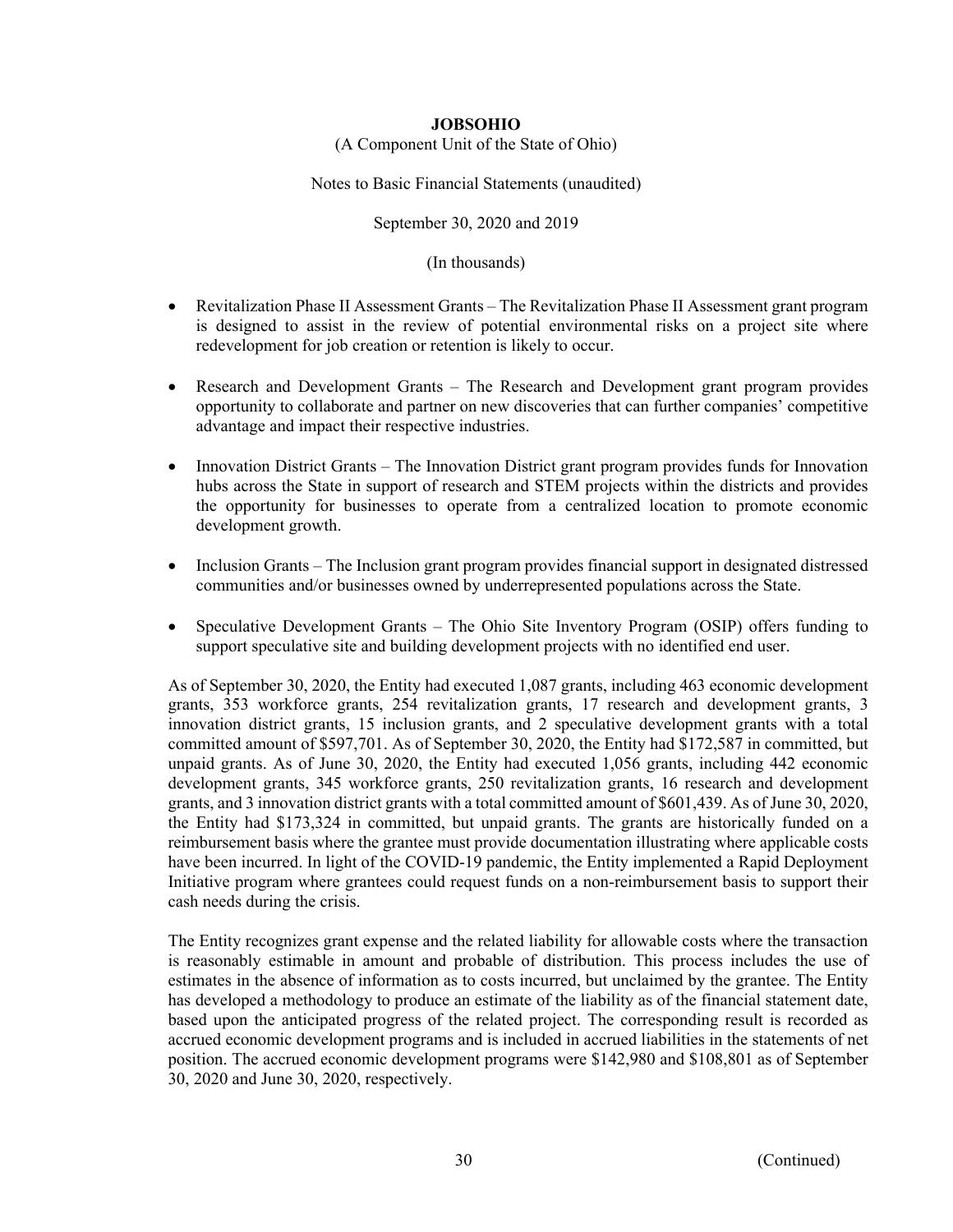(A Component Unit of the State of Ohio)

Notes to Basic Financial Statements (unaudited)

September 30, 2020 and 2019

(In thousands)

#### **3. Economic Development Programs – Community Banks Loan Guarantee**

The Entity has partnered with two community banks in Ohio to bolster their lending capability to assist small, lifestyle businesses. The Entity is providing a loan guarantee of up to \$50,000 to support the banks in the event of default on the additional lending to their borrowers.

As of September 30, 2020 and June 30, 2020, the community banks had provided loans totaling \$10,823 and \$7,051, respectively. The outstanding commitment for the program as of September 30, 2020 and June 30, 2020 was \$39,177 and \$42,949, respectively. As of September 30, 2020 and June 30, 2020 there were no reported defaults. The Entity estimates that the program will have a default rate of 10%, with a portion of the estimated default occurring in the next twelve months. The Entity recognized an expense associated with the program of \$974 and \$705, respectively, as of September 30, 2020 and June 30, 2020, which is included in economic development programs expense. The Entity recorded current and long-term liabilities associated with the program totaling \$487 and \$487, respectively, as of September 30, 2020 and \$350 and \$355, respectively, as of June 30, 2020.

#### **4. 401(k) Savings Plan**

The Entity operates a defined contribution pension plan titled JobsOhio 401(k) Plan (herein referred to as the "Plan") created in accordance with Internal Revenue Code Section 401(k). The Plan, available to all qualified employees of the Entity, permits employees to defer a percentage of their salary up to the maximum percentage allowed by the Internal Revenue Service. The Entity matches 100 percent of the first three percent of the employee contribution, plus 50 percent of the employee contribution over three percent but not greater than five percent, bringing the maximum match percentage to four percent. Employees are fully vested in the Plan at the time contributions begin and there are no forfeitures. Participants must be over 21 years of age and have completed three consecutive months of service.

The Entity is the plan administrator of the Plan and the Plan trustee is Great-West Trust Company. The Entity may amend the Plan to add new features or to change or eliminate various provisions, but may not take away or reduce protected benefits under the Plan. Participants direct the allocation of their deferral based on several investment options. The assets of the Plan are not included in the Entity's financial statements and cannot be used for purposes other than the exclusive benefit of the participants or their beneficiaries or to pay the reasonable expenses of plan administration.

The Plan was implemented in February 2014 and updated in January 2020. For the three months ended September 30, 2020, the total 401(k) match expense was \$103 on total employee contributions of \$221. For the three months ended September 30, 2019 the total 401(k) match expense was \$82 on total employee contributions of \$188.

### **5. Commitments and Contingencies – Litigation**

The Entity has filed two lawsuits against two companies that have received grant funds without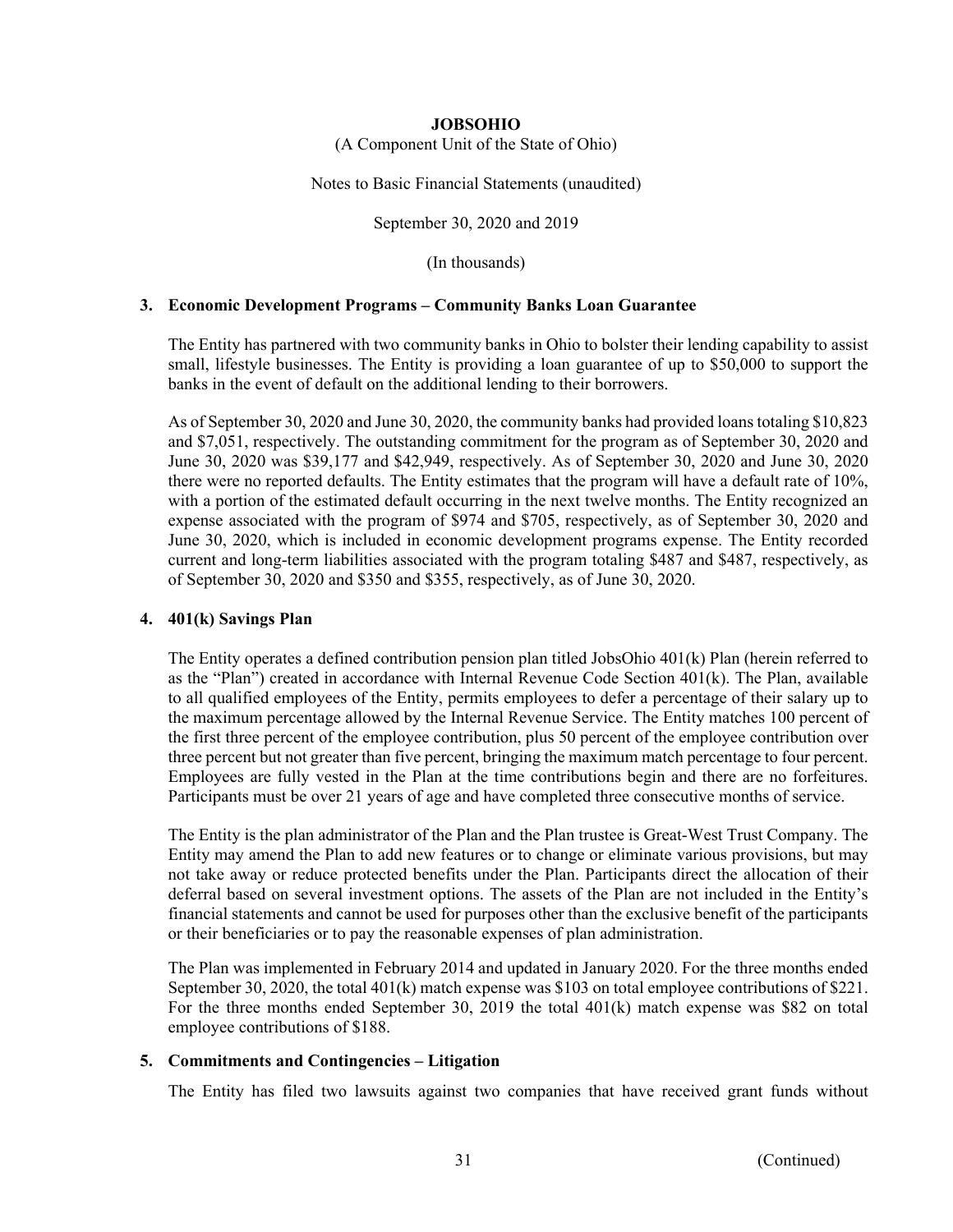(A Component Unit of the State of Ohio)

Notes to Basic Financial Statements (unaudited)

September 30, 2020 and 2019

(In thousands)

maintaining the job commitment related to receiving those funds. Resolution of the litigation is pending.

#### **6. Lease Obligations**

The Entity has an agreement for an office facilities lease and pays monthly rent. Rent expense was \$155 and \$153, respectively, for the three months ended September 30, 2020 and 2019.

Minimum future lease payments as of September 30, 2020 under this operating lease are as follows:

| Year ending June 30: |           |
|----------------------|-----------|
| 2021                 | \$<br>285 |
| 2022                 | 387       |
| 2023                 | 396       |
| 2024                 | 404       |
| $2025 - 2027$        | 1,117     |
|                      |           |
| Total                | 2,589     |

In fiscal years 2019 and 2015, the Entity entered into lease agreements for office equipment, which are classified as capital leases. The leased equipment is amortized on a straight-line basis over 5 years. Total accumulated amortization related to the leased equipment was \$71 and \$64 at September 30, 2020 and June 30, 2020, respectively. Property on capital lease as of September 30, 2020 is as follows:

| Office equipment               | 157 |
|--------------------------------|-----|
| Less: accumulated amortization |     |
|                                |     |
| Total                          |     |

Property on capital lease as of June 30, 2020 is as follows:

| Office equipment               | Ж | 157 |
|--------------------------------|---|-----|
| Less: accumulated amortization |   | 64  |
| Total                          |   |     |
|                                |   |     |

The interest rate related to the 2019 lease obligation is 0% and the maturity date is August 2024. Minimum future lease payments as of September 30, 2020 under this capital lease are as follows: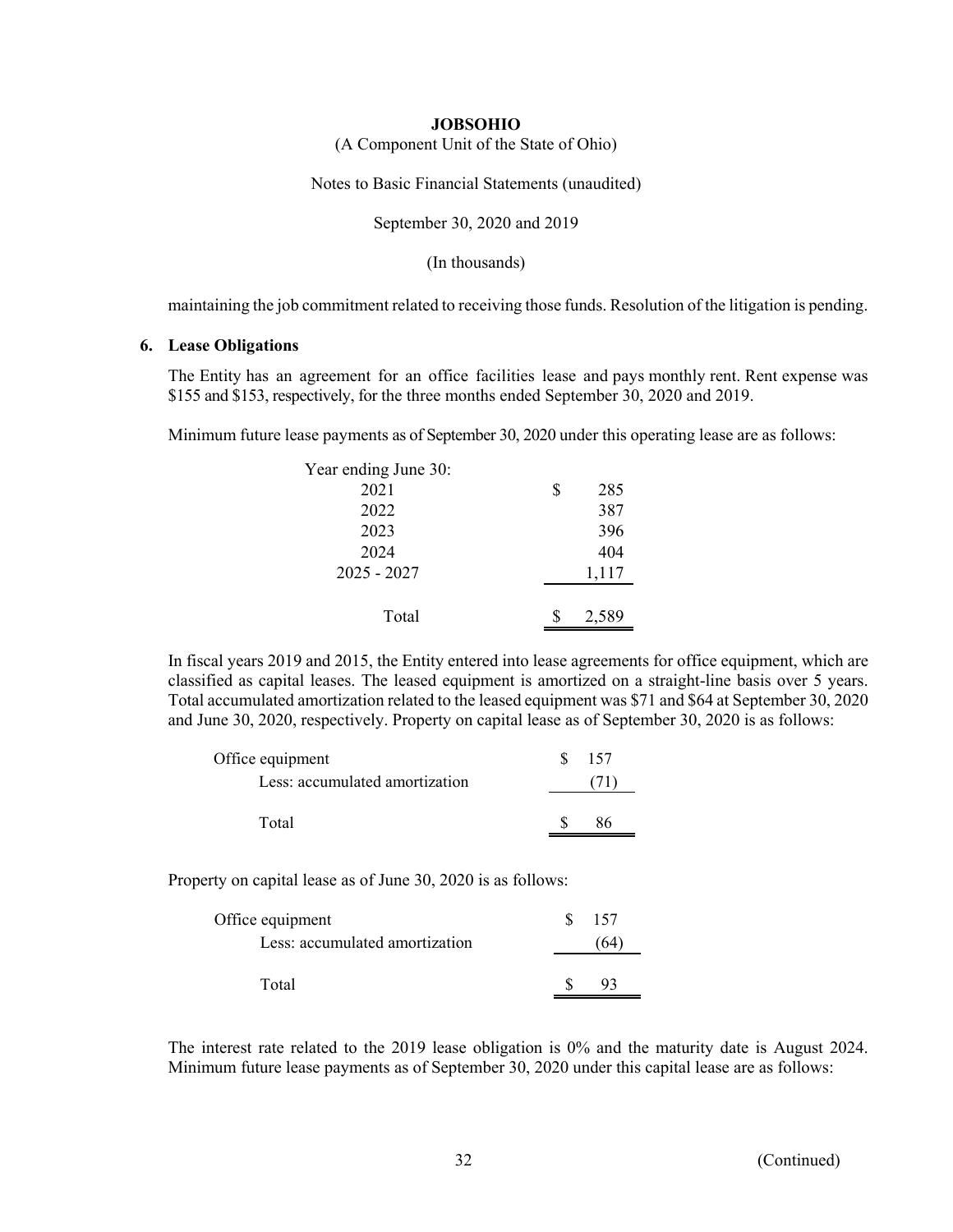(A Component Unit of the State of Ohio)

Notes to Basic Financial Statements (unaudited)

September 30, 2020 and 2019

(In thousands)

| Year ending June 30: |   |    |
|----------------------|---|----|
| 2021                 | S | 16 |
| 2022                 |   | 21 |
| 2023                 |   | 21 |
| 2024                 |   | 21 |
| 2025                 |   | 3  |
|                      |   |    |
| Total                |   |    |

In the fiscal year ended June 30, 2017, the Entity entered into two separate lease agreements for the use of distribution center facilities in Green, Ohio and Groveport, Ohio. Rent expense on the two facilities was \$780 and \$725, respectively, for the three months ended September 30, 2020 and 2019.

The lease agreement for the distribution center in Green, Ohio has a term of seven years with a commencement date of April 1, 2017.

Minimum future lease payments as of September 30, 2020 under this operating lease are as follows:

| Year ending June 30: |   |       |
|----------------------|---|-------|
| 2021                 | S | 1,118 |
| 2022                 |   | 1,491 |
| 2023                 |   | 1,491 |
| 2024                 |   | 1,118 |
|                      |   |       |
| Total                |   | 5,218 |

The lease agreement for the distribution center in Groveport, Ohio has a term of 63 full months with a commencement date of April 3, 2017.

Minimum future lease payments as of September 30, 2020 under this operating lease are as follows:

| Year ending June 30: |     |       |
|----------------------|-----|-------|
| 2021                 | \$. | 697   |
| 2022                 |     | 953   |
| 2023                 |     | 7 Q   |
| Total                |     | 1,729 |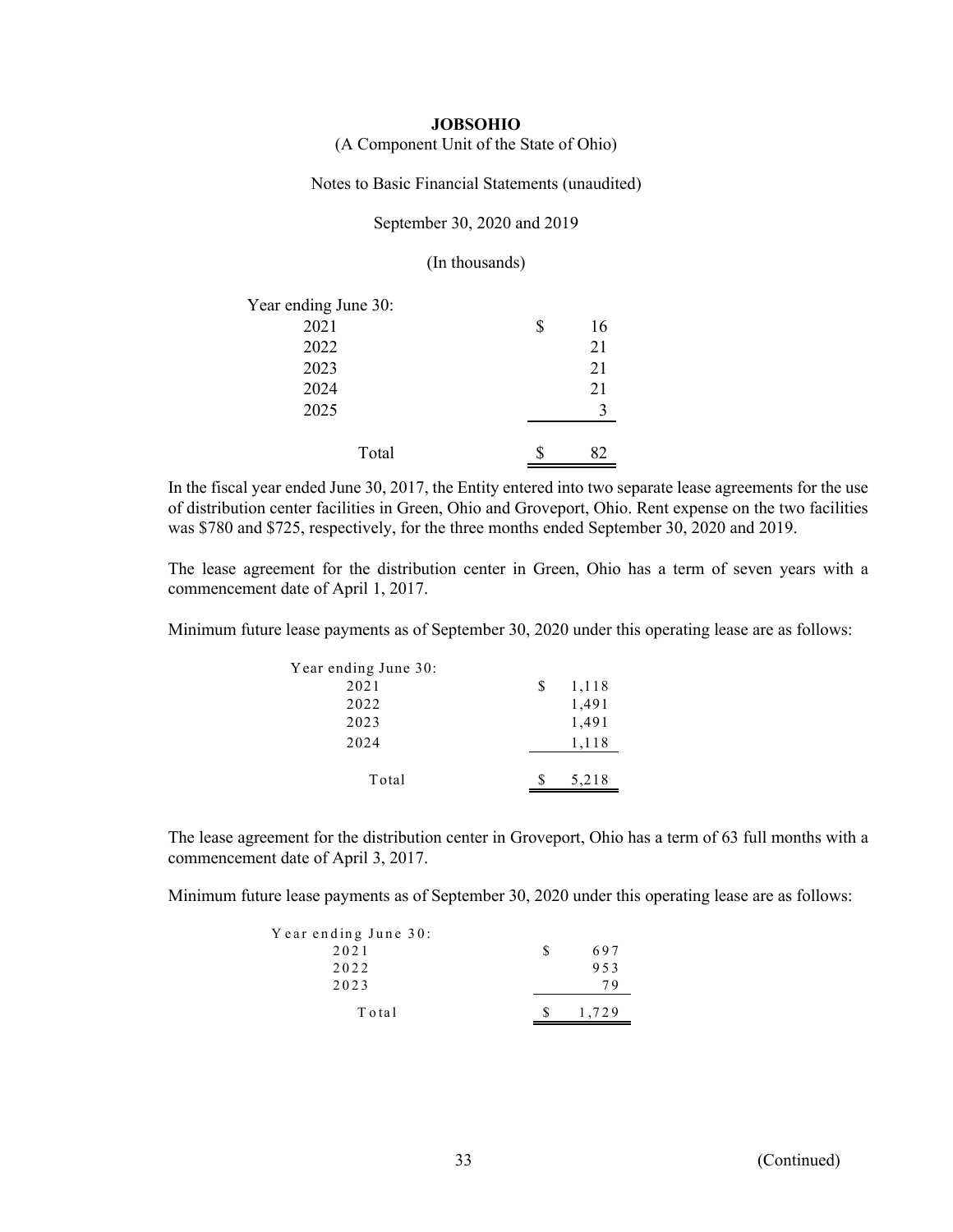(A Component Unit of the State of Ohio)

Notes to Basic Financial Statements (unaudited)

September 30, 2020 and 2019

(In thousands)

#### **7. Long-Term Liabilities**

Special obligation revenue bonds were issued on February 1, 2013, by the Entity to finance payment of consideration in connection with the purchase of a franchise to operate the Liquor Business including the transfer of certain Liquor Business assets and bond transaction costs. The obligations were issued as bonds with (approximately) level debt service (principal and interest) maturing each year with maturities that range from one to 25 years.

On February 5, 2020, the Entity issued special obligation revenue bonds to advance refund the 2038 maturity of the Series 2013A Bonds and finance certain costs of the refunding transaction. The Series 2020A Bonds were issued in the amount of \$371,025. The obligations were issued as bonds with approximately level debt service, including both principal and interest, maturing each year with maturities that range from one to 18 years. The reasoning for refinancing was to reduce the interest rate on the debt from 5% for the Series 2013A Bonds to 1.7% – 2.8% for the Series 2020A Bonds, resulting in a net present value savings of \$61,597.

The proceeds from the 2020A Bonds were used for the advanced refunding of the 2038 maturity of the series 2013A Bonds consisting of future principal payments of \$335,970 and future interest payments of \$50,396. The net proceeds of the Series 2020A Bonds in the amount of \$370,866 were deposited in and held in trust in an escrow account. That amount was used to purchase certain direct noncallable obligations of the United States of America having such maturities or redemption dates and interest payment dates and bearing such interest as will be, without further investment or reinvestment of either the principal amount thereof or the interest earnings thereon sufficient, together with any other moneys in the escrow account after such purchase, for the payment of all principal of and interest on the 2038 maturity of the series 2013A Bonds through and including their January 1, 2023 optional redemption date. Upon the purchase of those noncallable obligations, according to the terms of the Indenture, the 2038 maturity of the series 2013A Bonds were deemed paid and discharged and legally defeased.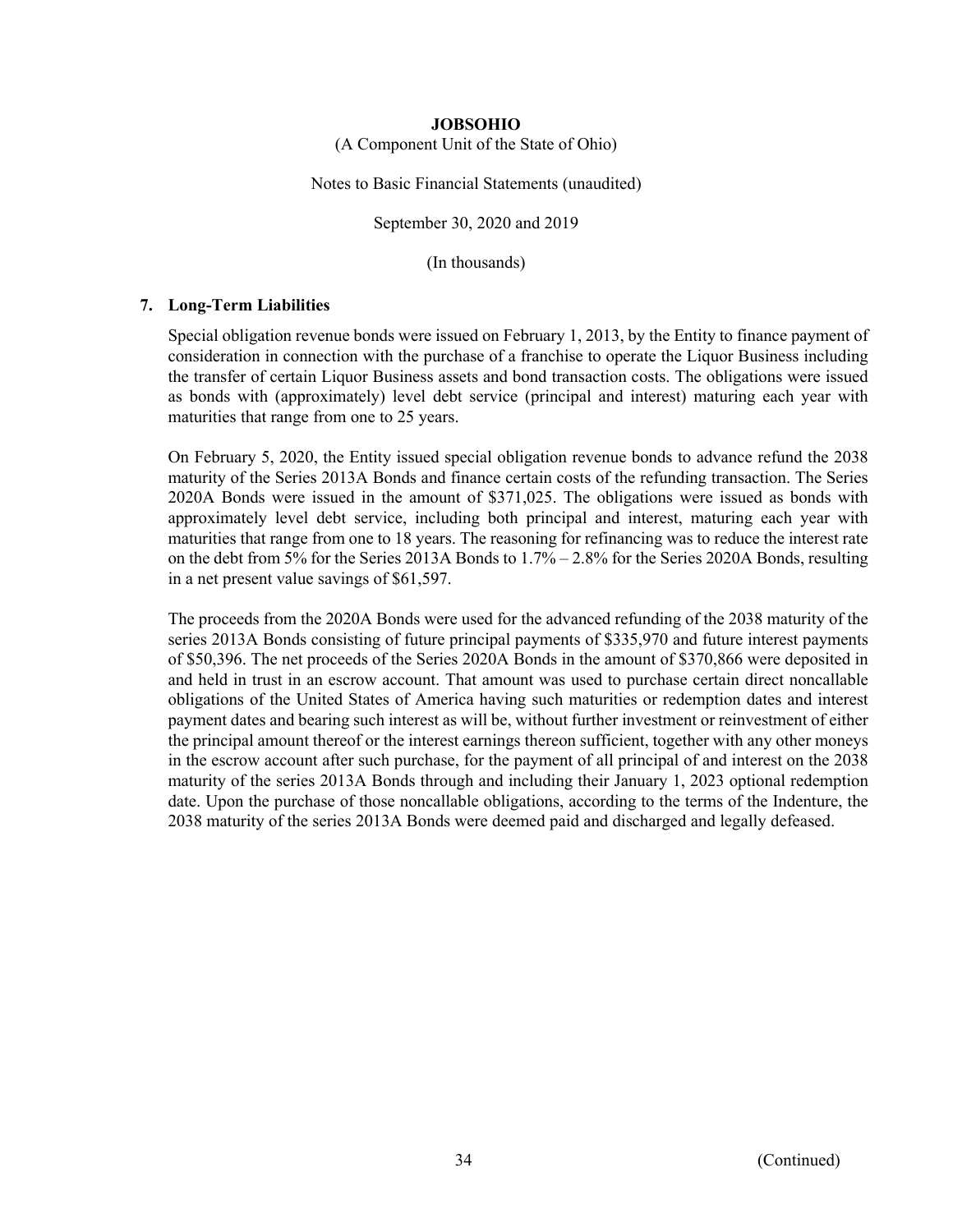(A Component Unit of the State of Ohio)

Notes to Basic Financial Statements (unaudited)

September 30, 2020 and 2019

(In thousands)

The net present value of the savings from the advanced refunding on February 5, 2020 is as follows:

|   | <b>Debt Service</b><br>on 2020A<br><b>Bonds</b> | <b>Debt Service</b><br>on Defeased<br>2013A Bonds |                                                                                                                    | <b>Savings</b> | <b>Present value</b><br>using a<br>yield of<br>2.85% |   |                        |  |
|---|-------------------------------------------------|---------------------------------------------------|--------------------------------------------------------------------------------------------------------------------|----------------|------------------------------------------------------|---|------------------------|--|
| S | 535,464                                         | \$                                                | 616,300                                                                                                            | S              | 80,836                                               | S | 63,273                 |  |
|   |                                                 |                                                   | <b>Cashflows present value savings</b><br><b>Less: Prior funds on hand</b><br><b>Plus: Refunding funds on hand</b> |                |                                                      |   | 63,273<br>(1,680)<br>4 |  |
|   |                                                 |                                                   | Net present value savings                                                                                          |                |                                                      | S | 61,597                 |  |

JobsOhio Beverage System Statewide Senior Lien Liquor Profits Tax-Exempt Revenue Bonds, Series 2013A; JobsOhio Beverage System Statewide Senior Lien Liquor Profits Taxable Revenue Bonds, 2013B; and JobsOhio Beverage System Statewide Senior Lien Liquor Profits Taxable Revenue Bonds, 2020A outstanding at September 30, 2020 and June 30, 2020 are as follows:

|                                       |                        |    | Outstanding                                       |                                  |                   |
|---------------------------------------|------------------------|----|---------------------------------------------------|----------------------------------|-------------------|
|                                       |                        |    | as of                                             |                                  |                   |
| <b>Special</b><br>obligation<br>bonds | Original<br>issue date |    | <b>September 30, 2020</b><br>and<br>June 30, 2020 | Interest<br>rates<br>to maturity | Final<br>maturity |
| Series 2013A                          | Feb. 2013              | \$ | 15,000                                            | $\frac{4.0\%}{6} - 5.0\%$        | 2023              |
| Series 2013B                          | Feb. 2013              | S  | 891,865                                           | $2.9\% - 4.5\%$                  | 2035              |
| Series 2020A                          | Feb. 2020              | S  | 371,025                                           | $1.7\% - 2.8\%$                  | 2038              |

The bonds have maturities that started in 2015 and continue through 2038. Maturities due within one year at September 30, 2020 and June 30, 2020 are \$51,880. The bond series are subject to mandatory sinking fund redemption starting in 2024 and each year thereafter to maturity. The bonds will be repaid from Liquor Business Profits. All proceeds from the Liquor Business are pledged to the Trustee to pay obligations under the Indenture. The Indenture imposes certain restrictions and requirements whereby all Liquor Business revenues are required to be deposited in a trust fund held by the Trustee to settle obligations under the Indenture, including amounts sufficient to cover annual debt service for each fiscal year on account for all outstanding revenue bonds.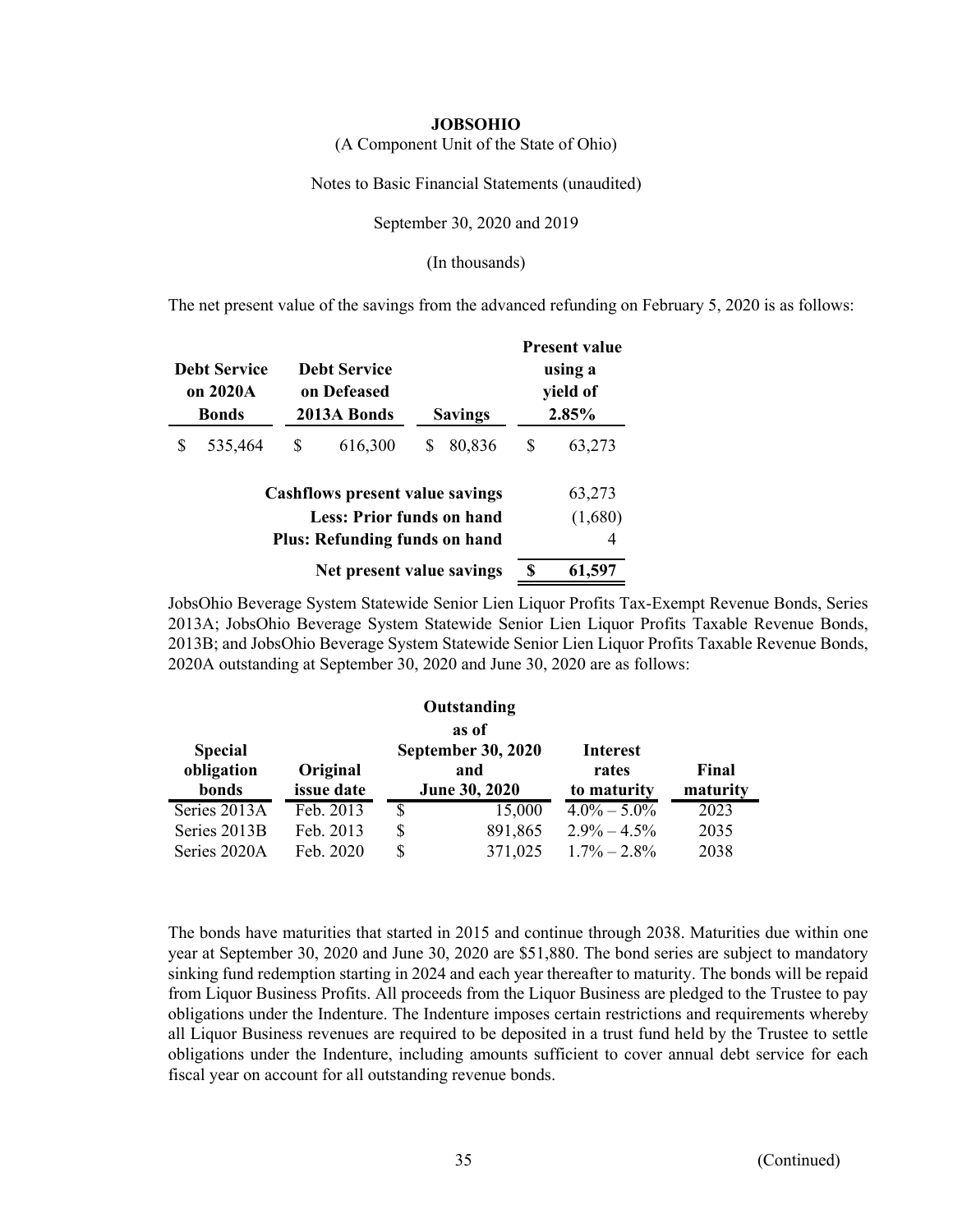(A Component Unit of the State of Ohio)

Notes to Basic Financial Statements (unaudited)

#### September 30, 2020 and 2019

(In thousands)

Liquor Business Profits must meet the minimum debt service coverage ratio of 135 percent for each fiscal year pursuant to the Transfer Agreement. Certain amounts are released from the lien of the Indenture and certain other amounts are held in funds pursuant to the terms of the Indenture for which amounts will not be pledged for the benefit of the owners of the bonds. These funds include the Tax Fund, the Operations Fund, and the General Purpose Fund. The bonds are not general obligations of the Entity or the State, and neither the faith nor credit are pledged as security for payment of the bonds.

Debt service requirements related to the bonds as of September 30, 2020 are as follows:

|                               | Principal |           | <b>Interest</b> | <b>Total</b> |           |  |
|-------------------------------|-----------|-----------|-----------------|--------------|-----------|--|
| Year ending June 30:          |           |           |                 |              |           |  |
| 2021                          | \$        | 51,880    | \$<br>23,751    | \$           | 75,631    |  |
| 2022                          |           | 52,460    | 45,938          |              | 98,398    |  |
| 2023                          |           | 54,135    | 44,253          |              | 98,388    |  |
| 2024                          |           | 55,925    | 42,461          |              | 98,386    |  |
| 2025                          |           | 58,090    | 40,280          |              | 98,370    |  |
| $2026 - 2030$                 |           | 326,240   | 165,463         |              | 491,703   |  |
| $2031 - 2035$                 |           | 401,185   | 89,897          |              | 491,082   |  |
| $2036 - 2038$                 |           | 277,975   | 15,897          |              | 293,872   |  |
| Total                         |           | 1,277,890 | 467,940         |              | 1,745,830 |  |
| Unamortized premium           |           | 30,210    |                 |              |           |  |
| Less current portion          |           | (51, 880) |                 |              |           |  |
| Total debt, long-term portion |           | 1,256,220 |                 |              |           |  |

Debt service activity for the three months ended September 30, 2020 is as follows:

|                                   | Balance,<br><b>July 1, 2020</b> | <b>Additions</b>         |    | <b>Reductions</b> | Balance,<br><b>September 30, 2020</b> | Current<br>portion |
|-----------------------------------|---------------------------------|--------------------------|----|-------------------|---------------------------------------|--------------------|
| Bond principal                    | 1,277,890                       | 51,880                   | \$ | (51,880)          | 1,277,890                             | 51,880             |
| Bond premium<br>Less: Accumulated | 59,663                          | $\overline{\phantom{a}}$ |    |                   | 59,663                                |                    |
| amortization                      | (26,096)                        | (3,357)                  |    | -                 | (29, 453)                             |                    |
| Total debt                        | 1,311,457                       | 48,523                   | S  | (51,880)          | 1,308,100                             | 51,880             |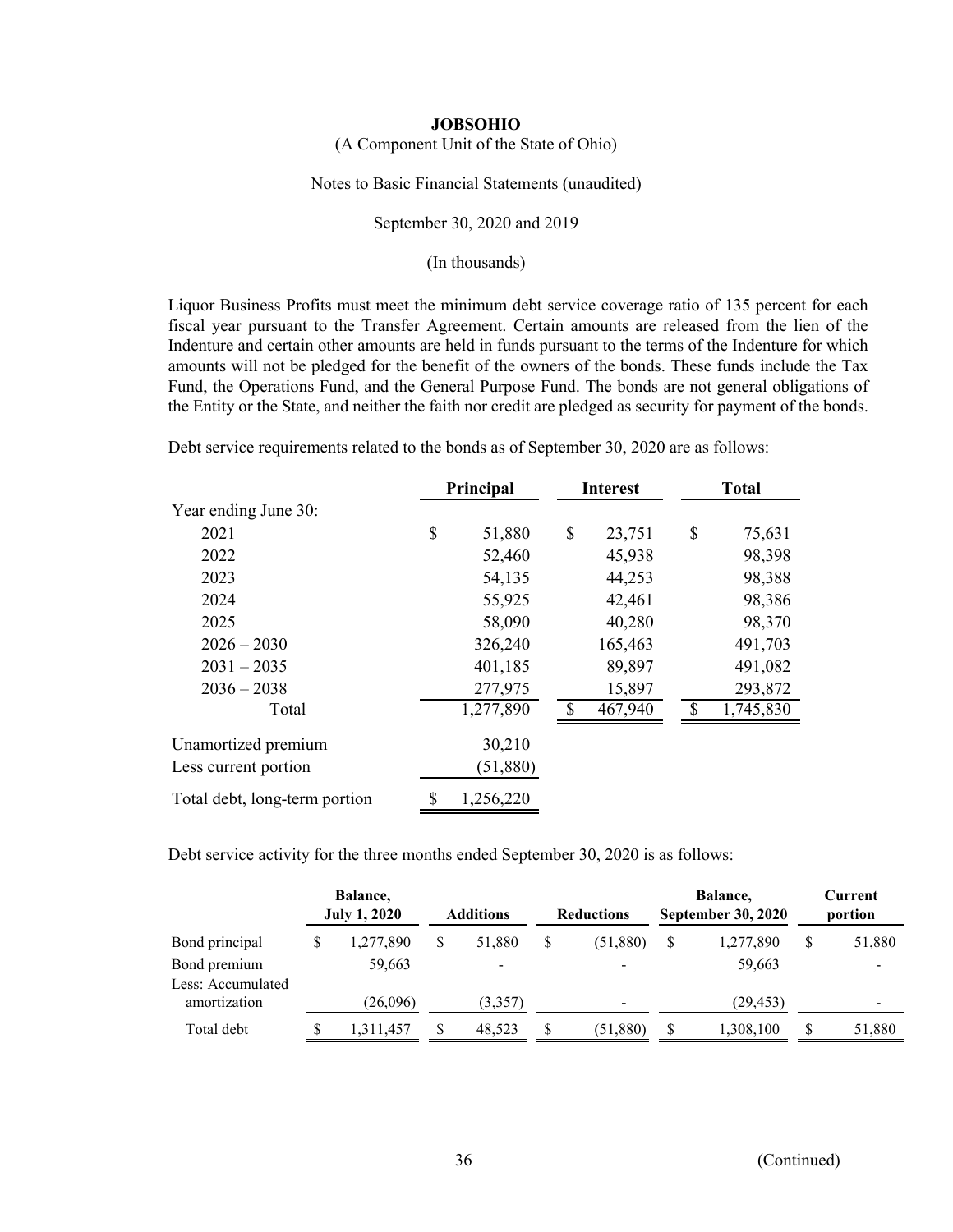(A Component Unit of the State of Ohio)

Notes to Basic Financial Statements (unaudited)

September 30, 2020 and 2019

(In thousands)

Debt service activity for the fiscal year ended June 30, 2020 is as follows:

|                                                     | Balance,<br><b>July 1, 2019</b> | <b>Additions</b> | <b>Reductions</b> | Balance,<br>June 30, 2020 | Current<br>portion       |  |
|-----------------------------------------------------|---------------------------------|------------------|-------------------|---------------------------|--------------------------|--|
| Bond principal<br>Bond premium<br>Less: Accumulated | 1,289,555<br>59,663             | \$<br>371,025    | (382, 690)<br>\$  | \$<br>1,277,890<br>59,663 | 51,880<br>S.             |  |
| amortization                                        | (18,027)                        | (8,069)          |                   | (26,096)                  | $\overline{\phantom{0}}$ |  |
| Total debt                                          | 1,331,191                       | 362,956          | (382, 690)<br>S   | 1,311,457                 | 51,880                   |  |

Bonds are subject to redemption prior to their stated maturity dates at the option of the Entity, in whole or in part on any date on or after January 1, 2023 at a redemption price equal to the principal amount of bonds to be redeemed plus accrued interest. For Series 2013B Bonds, the redemption price is the greater of (1) the principal amount or (2) the sum of the present value of the remaining scheduled payments of principal and interest to the maturity date plus accrued interest. Series 2020A Bonds maturing in 2038 are subject to mandatory sinking fund redemption on January 1, 2035 and each year thereafter to maturity. Series 2013B Bonds maturing in 2029 and 2035 are subject to mandatory sinking fund redemption on January 1, 2024 and 2030, respectively, and each year thereafter to maturity. Redemptions are from moneys in the Debt Service Fund established under the Indenture, at a redemption price equal to 100 percent of the principal amount to be redeemed plus accrued interest.

Pursuant to the terms of the Indenture, the Transfer Agreement, and the Services Agreement, the Entity is required to comply with various covenants and requirements.

#### *(c) Revenues*

Liquor sales revenues are reported net of wholesale discounts, sales taxes, and an allowance for uncollectible accounts. For the three months ended September 30, 2020, operating revenues were reported net of discounts of \$4,372 and sales tax of \$26,842. For the three months ended September 30, 2019, operating revenues were reported net of discounts of \$5,674 and sales tax of \$19,383.

Distribution center revenues are for services performed in the distribution centers related to receiving and preparing product for distribution.

In March 2020, the Entity temporarily implemented a liquor buyback program to allow bars and restaurants to return unused product that was purchased in the thirty days prior to their shutdown due to COVID-19. Returns are reported as part of net liquor sales on the statements of revenues, expenses, and changes in net position and totaled \$2 and \$0 for the three months ended September 30, 2020 and 2019, respectively.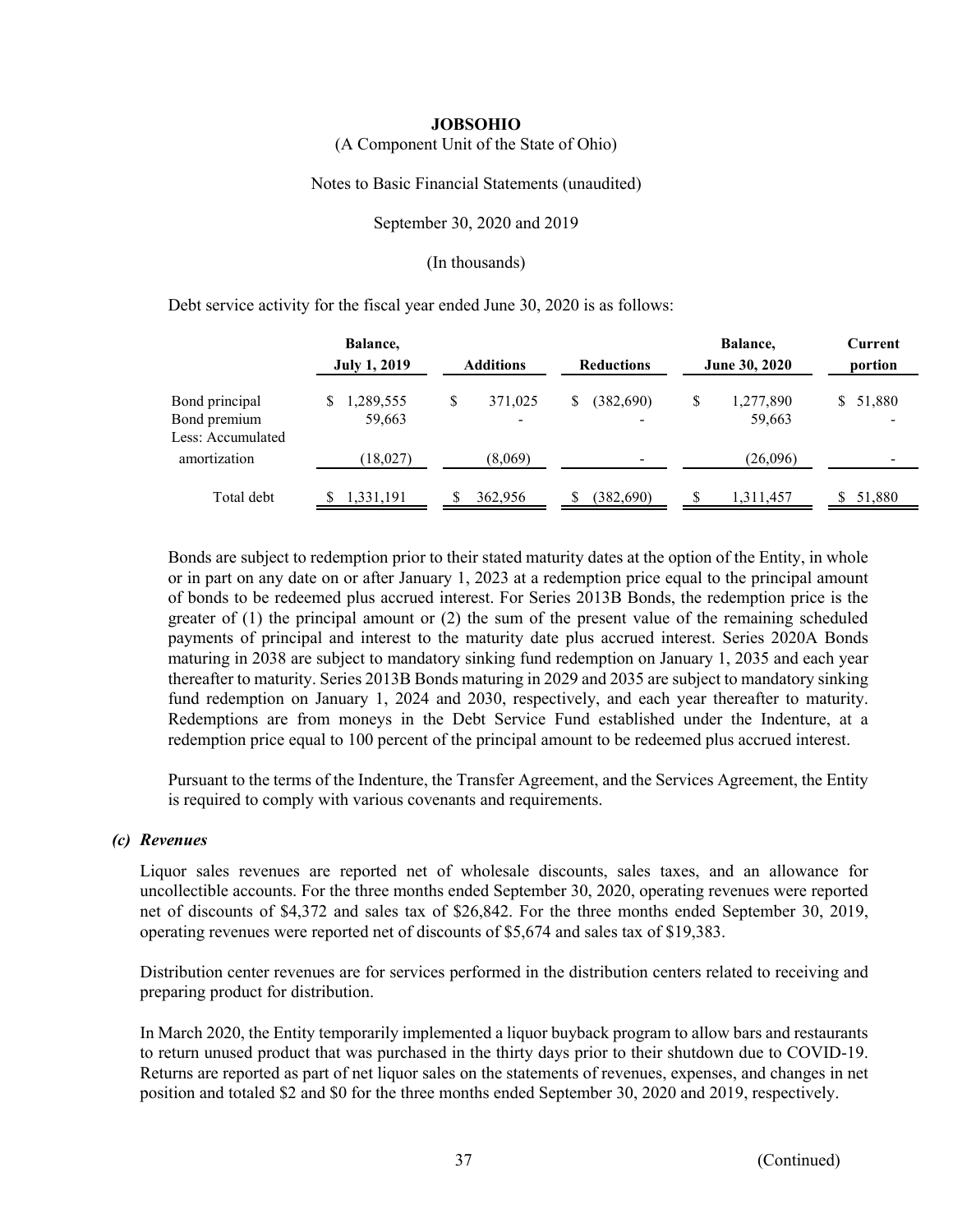(A Component Unit of the State of Ohio)

Notes to Basic Financial Statements (unaudited)

September 30, 2020 and 2019

(In thousands)

In May 2020, the Entity started offering a rebate program to bars and restaurants with liquor permits in good standing in the state of Ohio to support their efforts to reopen their businesses following the shutdown due to COVID-19. The wholesale rebates are reported on the statements of revenue, expenses, and changes in net position and totaled \$1,202 and \$0 for the three months ended September 30, 2020 and 2019, respectively.

#### *(d) Deferred Outflows*

For the defeasance of the 2038 maturity of the Series 2013A Bonds, proceeds from the Series 2020A bonds were deposited in and held in trust in an escrow account. The proceeds were used to purchase certain direct noncallable obligations of the United States of America having such maturities or redemption dates and interest payment dates and bearing such interest as will be, without further investment or reinvestment of either the principal amount thereof or the interest earnings thereon sufficient, together with any other moneys in the escrow account after such purchase, for the payment of all principal of and interest on the 2038 maturity of the series 2013A Bonds through and including their January 1, 2023 optional redemption date. Upon the purchase of those noncallable obligations, according to the terms of the Indenture, the 2038 maturity of the series 2013A Bonds were deemed paid and discharged and legally defeased.

The difference between the reacquisition price and the net carrying amount of the bonds defeased with refunding debt is reported as a deferred outflow of resources and recognized as a component of Bond interest, net over the remaining life of the refunded debt. Deferred outflow activity for the three months ended September 30, 2020 is as follows:

|                                        | Balance,<br><b>July 1, 2020</b> |   | <b>Additions</b>         |   | <b>Reductions</b>        | Balance,<br><b>September 30, 2020</b> |          |
|----------------------------------------|---------------------------------|---|--------------------------|---|--------------------------|---------------------------------------|----------|
| Deferred outflows<br>Less: Accumulated | 34,896                          | S | $\overline{\phantom{a}}$ |   |                          |                                       | 34,896   |
| amortization                           | (5,816)                         |   | (2,908)                  |   | $\overline{\phantom{0}}$ |                                       | (8, 724) |
| Total debt                             | 29,080                          |   | (2,908)                  | S | $\overline{\phantom{0}}$ |                                       | 26,172   |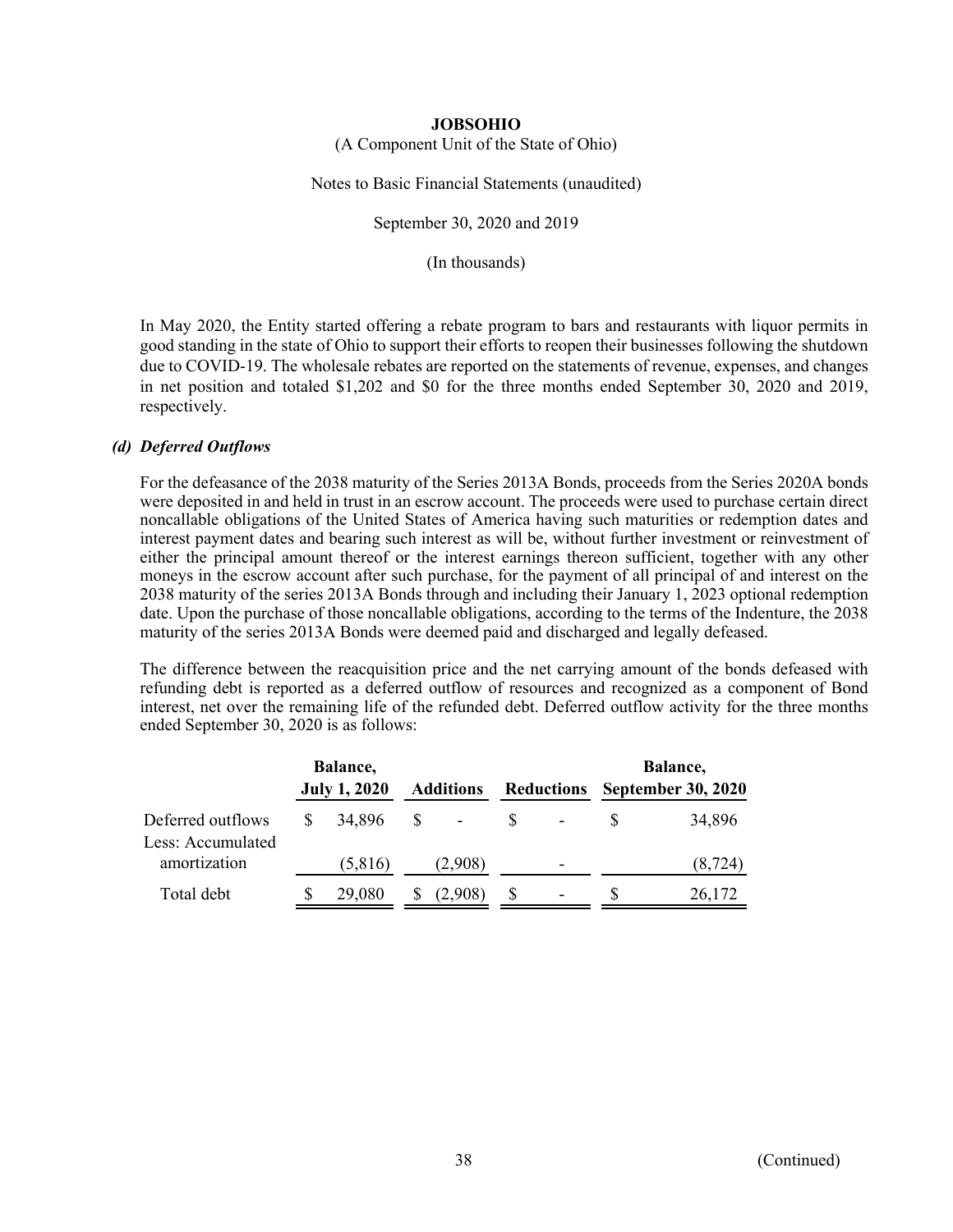(A Component Unit of the State of Ohio)

## Notes to Basic Financial Statements

## Combining Schedule of Net Position

# (In thousands)

# *(e) Combining Information*

| Component<br>Component<br>Unit<br>Unit<br>JobsOhio<br>JobsOhio<br><b>Beverage</b><br>Eliminating<br>Combined<br><b>Beverage</b><br>Eliminating<br>Combined<br>JobsOhio<br>System<br><b>Entries</b><br><b>Balance</b><br>JobsOhio<br>System<br><b>Entries</b><br><b>Balance</b><br>Assets:<br>Current assets:<br>\$<br>35,855<br>\$<br>24,934<br>\$<br>\$<br>60,789<br>s<br>39.491<br><sup>\$</sup><br>13.693<br>S<br>53,184<br>Cash and cash equivalents - unrestricted<br>S<br>139,378<br>139,378<br>214,201<br>Cash and cash equivalents - restricted<br>214,201<br>712,152<br>712,152<br>724,121<br>Investments<br>724,121<br>83,864<br>87,830<br>87,830<br>83,864<br>Inventory<br>9,647<br>9,647<br>8,179<br>8,179<br>Loans<br>4,682<br>Receivables, net of allowance for uncollectable accounts<br>3,382<br>2,123<br>5,505<br>2,778<br>1,904<br>Prepaid expenses<br>1,843<br>4,708<br>6,551<br>1,343<br>6,010<br>4,667<br>Due from JOBS<br>1,547<br>(1, 547)<br>306<br>(306)<br>764,426<br>255,007<br>(1, 547)<br>1,017,886<br>776,218<br>322,295<br>(306)<br>1,098,207<br>Total current assets<br>Long-term assets:<br>970,546<br>970,546<br>Intangible asset - liquor franchise, net of amortization<br>956,747<br>956,747<br>51,782<br>42,263<br>42,263<br>Accounts receivable - long-term<br>51,782<br>L,<br>139,856<br>139,856<br>129,059<br>129,059<br>Loans, net of loss allowance<br>2,207<br>2,762<br>4,969<br>1,880<br>1,085<br>2,965<br>Capital assets, net of accumulated depreciation<br>5<br>5<br>Intangible asset - trademark, net of amortization<br>5<br>5<br>÷,<br>1,011,296<br>1,153,359<br>130,939<br>1,013,899<br>1,144,838<br>Total long-term assets<br>142,063<br><b>Total assets</b><br>906,489<br>1,266,303<br>(1, 547)<br>2,171,245<br>907,157<br>1,336,194<br>(306)<br>2,243,045<br>Deferred outflow of resources:<br>29,080<br>29,080<br>Deferred outflow on bond defeasance<br>26,172<br>26,172<br>26,172<br>29,080<br>29,080<br>Total deferred outflow of resources<br>26,172<br>Liabilities:<br>Current liabilities:<br>Accounts payable<br>2,651<br>22,916<br>25,567<br>4,137<br>51,042<br>55,179<br>199,066<br>Accrued liabilities<br>145,056<br>54,010<br>111,575<br>109,094<br>220,669<br>Special obligation bonds payable - current portion<br>51,880<br>51,880<br>51,880<br>51,880<br>22,779<br>Bond interest payable<br>11,876<br>11,876<br>22,779<br>$\overline{a}$<br>487<br>487<br>350<br>350<br>Community bank loan guarantee - current portion<br>23<br>23<br>23<br>23<br>Capital lease payable - current portion<br>Due to JobsOhio<br>1,547<br>(1, 547)<br>306<br>(306)<br>148,217<br>288,899<br>116,085<br>142,229<br>(1, 547)<br>235,101<br>(306)<br>350,880<br>Total current liabilities<br>Long-term liabilities:<br>Special obligation bonds payable<br>1,256,220<br>1,256,220<br>1,259,577<br>1,259,577<br>Community bank loan guarantee<br>487<br>487<br>355<br>355<br>65<br>71<br>71<br>Capital lease payable<br>65<br>552<br>1,256,220<br>1,256,772<br>426<br>1,259,577<br>1,260,003<br>Total long-term liabilities<br>$\sim$<br>÷<br><b>Total liabilities</b><br>148,769<br>(1, 547)<br>116,511<br>(306)<br>1,610,883<br>1,398,449<br>1,545,671<br>1,494,678<br>Net position:<br>Net investment in capital assets<br>2,207<br>2,762<br>4,969<br>1,880<br>1,085<br>2,965<br>646,777<br>658,277<br>Unrestricted<br>755,513<br>(108, 736)<br>788,766<br>(130, 489)<br>- \$<br>(105, 974)<br>651,746<br>$(129, 404)$ \$<br>661,242<br>757,720<br>s<br>s<br>s<br>790,646<br>s<br><b>S</b><br><b>Total net position</b><br>s<br>$\overline{\phantom{a}}$<br>٠ |  | September 30, 2020 |  | June 30, 2020 |  |  |  |  |
|---------------------------------------------------------------------------------------------------------------------------------------------------------------------------------------------------------------------------------------------------------------------------------------------------------------------------------------------------------------------------------------------------------------------------------------------------------------------------------------------------------------------------------------------------------------------------------------------------------------------------------------------------------------------------------------------------------------------------------------------------------------------------------------------------------------------------------------------------------------------------------------------------------------------------------------------------------------------------------------------------------------------------------------------------------------------------------------------------------------------------------------------------------------------------------------------------------------------------------------------------------------------------------------------------------------------------------------------------------------------------------------------------------------------------------------------------------------------------------------------------------------------------------------------------------------------------------------------------------------------------------------------------------------------------------------------------------------------------------------------------------------------------------------------------------------------------------------------------------------------------------------------------------------------------------------------------------------------------------------------------------------------------------------------------------------------------------------------------------------------------------------------------------------------------------------------------------------------------------------------------------------------------------------------------------------------------------------------------------------------------------------------------------------------------------------------------------------------------------------------------------------------------------------------------------------------------------------------------------------------------------------------------------------------------------------------------------------------------------------------------------------------------------------------------------------------------------------------------------------------------------------------------------------------------------------------------------------------------------------------------------------------------------------------------------------------------------------------------------------------------------------------------------------------------------------------------------------------------------------------------------------------------------------------------------------------------------------------------------------------------------------------------------------------------------------------------------------------------------------------------------------------------------------------------------------------------------------------------------------------|--|--------------------|--|---------------|--|--|--|--|
|                                                                                                                                                                                                                                                                                                                                                                                                                                                                                                                                                                                                                                                                                                                                                                                                                                                                                                                                                                                                                                                                                                                                                                                                                                                                                                                                                                                                                                                                                                                                                                                                                                                                                                                                                                                                                                                                                                                                                                                                                                                                                                                                                                                                                                                                                                                                                                                                                                                                                                                                                                                                                                                                                                                                                                                                                                                                                                                                                                                                                                                                                                                                                                                                                                                                                                                                                                                                                                                                                                                                                                                                                     |  |                    |  |               |  |  |  |  |
|                                                                                                                                                                                                                                                                                                                                                                                                                                                                                                                                                                                                                                                                                                                                                                                                                                                                                                                                                                                                                                                                                                                                                                                                                                                                                                                                                                                                                                                                                                                                                                                                                                                                                                                                                                                                                                                                                                                                                                                                                                                                                                                                                                                                                                                                                                                                                                                                                                                                                                                                                                                                                                                                                                                                                                                                                                                                                                                                                                                                                                                                                                                                                                                                                                                                                                                                                                                                                                                                                                                                                                                                                     |  |                    |  |               |  |  |  |  |
|                                                                                                                                                                                                                                                                                                                                                                                                                                                                                                                                                                                                                                                                                                                                                                                                                                                                                                                                                                                                                                                                                                                                                                                                                                                                                                                                                                                                                                                                                                                                                                                                                                                                                                                                                                                                                                                                                                                                                                                                                                                                                                                                                                                                                                                                                                                                                                                                                                                                                                                                                                                                                                                                                                                                                                                                                                                                                                                                                                                                                                                                                                                                                                                                                                                                                                                                                                                                                                                                                                                                                                                                                     |  |                    |  |               |  |  |  |  |
|                                                                                                                                                                                                                                                                                                                                                                                                                                                                                                                                                                                                                                                                                                                                                                                                                                                                                                                                                                                                                                                                                                                                                                                                                                                                                                                                                                                                                                                                                                                                                                                                                                                                                                                                                                                                                                                                                                                                                                                                                                                                                                                                                                                                                                                                                                                                                                                                                                                                                                                                                                                                                                                                                                                                                                                                                                                                                                                                                                                                                                                                                                                                                                                                                                                                                                                                                                                                                                                                                                                                                                                                                     |  |                    |  |               |  |  |  |  |
|                                                                                                                                                                                                                                                                                                                                                                                                                                                                                                                                                                                                                                                                                                                                                                                                                                                                                                                                                                                                                                                                                                                                                                                                                                                                                                                                                                                                                                                                                                                                                                                                                                                                                                                                                                                                                                                                                                                                                                                                                                                                                                                                                                                                                                                                                                                                                                                                                                                                                                                                                                                                                                                                                                                                                                                                                                                                                                                                                                                                                                                                                                                                                                                                                                                                                                                                                                                                                                                                                                                                                                                                                     |  |                    |  |               |  |  |  |  |
|                                                                                                                                                                                                                                                                                                                                                                                                                                                                                                                                                                                                                                                                                                                                                                                                                                                                                                                                                                                                                                                                                                                                                                                                                                                                                                                                                                                                                                                                                                                                                                                                                                                                                                                                                                                                                                                                                                                                                                                                                                                                                                                                                                                                                                                                                                                                                                                                                                                                                                                                                                                                                                                                                                                                                                                                                                                                                                                                                                                                                                                                                                                                                                                                                                                                                                                                                                                                                                                                                                                                                                                                                     |  |                    |  |               |  |  |  |  |
|                                                                                                                                                                                                                                                                                                                                                                                                                                                                                                                                                                                                                                                                                                                                                                                                                                                                                                                                                                                                                                                                                                                                                                                                                                                                                                                                                                                                                                                                                                                                                                                                                                                                                                                                                                                                                                                                                                                                                                                                                                                                                                                                                                                                                                                                                                                                                                                                                                                                                                                                                                                                                                                                                                                                                                                                                                                                                                                                                                                                                                                                                                                                                                                                                                                                                                                                                                                                                                                                                                                                                                                                                     |  |                    |  |               |  |  |  |  |
|                                                                                                                                                                                                                                                                                                                                                                                                                                                                                                                                                                                                                                                                                                                                                                                                                                                                                                                                                                                                                                                                                                                                                                                                                                                                                                                                                                                                                                                                                                                                                                                                                                                                                                                                                                                                                                                                                                                                                                                                                                                                                                                                                                                                                                                                                                                                                                                                                                                                                                                                                                                                                                                                                                                                                                                                                                                                                                                                                                                                                                                                                                                                                                                                                                                                                                                                                                                                                                                                                                                                                                                                                     |  |                    |  |               |  |  |  |  |
|                                                                                                                                                                                                                                                                                                                                                                                                                                                                                                                                                                                                                                                                                                                                                                                                                                                                                                                                                                                                                                                                                                                                                                                                                                                                                                                                                                                                                                                                                                                                                                                                                                                                                                                                                                                                                                                                                                                                                                                                                                                                                                                                                                                                                                                                                                                                                                                                                                                                                                                                                                                                                                                                                                                                                                                                                                                                                                                                                                                                                                                                                                                                                                                                                                                                                                                                                                                                                                                                                                                                                                                                                     |  |                    |  |               |  |  |  |  |
|                                                                                                                                                                                                                                                                                                                                                                                                                                                                                                                                                                                                                                                                                                                                                                                                                                                                                                                                                                                                                                                                                                                                                                                                                                                                                                                                                                                                                                                                                                                                                                                                                                                                                                                                                                                                                                                                                                                                                                                                                                                                                                                                                                                                                                                                                                                                                                                                                                                                                                                                                                                                                                                                                                                                                                                                                                                                                                                                                                                                                                                                                                                                                                                                                                                                                                                                                                                                                                                                                                                                                                                                                     |  |                    |  |               |  |  |  |  |
|                                                                                                                                                                                                                                                                                                                                                                                                                                                                                                                                                                                                                                                                                                                                                                                                                                                                                                                                                                                                                                                                                                                                                                                                                                                                                                                                                                                                                                                                                                                                                                                                                                                                                                                                                                                                                                                                                                                                                                                                                                                                                                                                                                                                                                                                                                                                                                                                                                                                                                                                                                                                                                                                                                                                                                                                                                                                                                                                                                                                                                                                                                                                                                                                                                                                                                                                                                                                                                                                                                                                                                                                                     |  |                    |  |               |  |  |  |  |
|                                                                                                                                                                                                                                                                                                                                                                                                                                                                                                                                                                                                                                                                                                                                                                                                                                                                                                                                                                                                                                                                                                                                                                                                                                                                                                                                                                                                                                                                                                                                                                                                                                                                                                                                                                                                                                                                                                                                                                                                                                                                                                                                                                                                                                                                                                                                                                                                                                                                                                                                                                                                                                                                                                                                                                                                                                                                                                                                                                                                                                                                                                                                                                                                                                                                                                                                                                                                                                                                                                                                                                                                                     |  |                    |  |               |  |  |  |  |
|                                                                                                                                                                                                                                                                                                                                                                                                                                                                                                                                                                                                                                                                                                                                                                                                                                                                                                                                                                                                                                                                                                                                                                                                                                                                                                                                                                                                                                                                                                                                                                                                                                                                                                                                                                                                                                                                                                                                                                                                                                                                                                                                                                                                                                                                                                                                                                                                                                                                                                                                                                                                                                                                                                                                                                                                                                                                                                                                                                                                                                                                                                                                                                                                                                                                                                                                                                                                                                                                                                                                                                                                                     |  |                    |  |               |  |  |  |  |
|                                                                                                                                                                                                                                                                                                                                                                                                                                                                                                                                                                                                                                                                                                                                                                                                                                                                                                                                                                                                                                                                                                                                                                                                                                                                                                                                                                                                                                                                                                                                                                                                                                                                                                                                                                                                                                                                                                                                                                                                                                                                                                                                                                                                                                                                                                                                                                                                                                                                                                                                                                                                                                                                                                                                                                                                                                                                                                                                                                                                                                                                                                                                                                                                                                                                                                                                                                                                                                                                                                                                                                                                                     |  |                    |  |               |  |  |  |  |
|                                                                                                                                                                                                                                                                                                                                                                                                                                                                                                                                                                                                                                                                                                                                                                                                                                                                                                                                                                                                                                                                                                                                                                                                                                                                                                                                                                                                                                                                                                                                                                                                                                                                                                                                                                                                                                                                                                                                                                                                                                                                                                                                                                                                                                                                                                                                                                                                                                                                                                                                                                                                                                                                                                                                                                                                                                                                                                                                                                                                                                                                                                                                                                                                                                                                                                                                                                                                                                                                                                                                                                                                                     |  |                    |  |               |  |  |  |  |
|                                                                                                                                                                                                                                                                                                                                                                                                                                                                                                                                                                                                                                                                                                                                                                                                                                                                                                                                                                                                                                                                                                                                                                                                                                                                                                                                                                                                                                                                                                                                                                                                                                                                                                                                                                                                                                                                                                                                                                                                                                                                                                                                                                                                                                                                                                                                                                                                                                                                                                                                                                                                                                                                                                                                                                                                                                                                                                                                                                                                                                                                                                                                                                                                                                                                                                                                                                                                                                                                                                                                                                                                                     |  |                    |  |               |  |  |  |  |
|                                                                                                                                                                                                                                                                                                                                                                                                                                                                                                                                                                                                                                                                                                                                                                                                                                                                                                                                                                                                                                                                                                                                                                                                                                                                                                                                                                                                                                                                                                                                                                                                                                                                                                                                                                                                                                                                                                                                                                                                                                                                                                                                                                                                                                                                                                                                                                                                                                                                                                                                                                                                                                                                                                                                                                                                                                                                                                                                                                                                                                                                                                                                                                                                                                                                                                                                                                                                                                                                                                                                                                                                                     |  |                    |  |               |  |  |  |  |
|                                                                                                                                                                                                                                                                                                                                                                                                                                                                                                                                                                                                                                                                                                                                                                                                                                                                                                                                                                                                                                                                                                                                                                                                                                                                                                                                                                                                                                                                                                                                                                                                                                                                                                                                                                                                                                                                                                                                                                                                                                                                                                                                                                                                                                                                                                                                                                                                                                                                                                                                                                                                                                                                                                                                                                                                                                                                                                                                                                                                                                                                                                                                                                                                                                                                                                                                                                                                                                                                                                                                                                                                                     |  |                    |  |               |  |  |  |  |
|                                                                                                                                                                                                                                                                                                                                                                                                                                                                                                                                                                                                                                                                                                                                                                                                                                                                                                                                                                                                                                                                                                                                                                                                                                                                                                                                                                                                                                                                                                                                                                                                                                                                                                                                                                                                                                                                                                                                                                                                                                                                                                                                                                                                                                                                                                                                                                                                                                                                                                                                                                                                                                                                                                                                                                                                                                                                                                                                                                                                                                                                                                                                                                                                                                                                                                                                                                                                                                                                                                                                                                                                                     |  |                    |  |               |  |  |  |  |
|                                                                                                                                                                                                                                                                                                                                                                                                                                                                                                                                                                                                                                                                                                                                                                                                                                                                                                                                                                                                                                                                                                                                                                                                                                                                                                                                                                                                                                                                                                                                                                                                                                                                                                                                                                                                                                                                                                                                                                                                                                                                                                                                                                                                                                                                                                                                                                                                                                                                                                                                                                                                                                                                                                                                                                                                                                                                                                                                                                                                                                                                                                                                                                                                                                                                                                                                                                                                                                                                                                                                                                                                                     |  |                    |  |               |  |  |  |  |
|                                                                                                                                                                                                                                                                                                                                                                                                                                                                                                                                                                                                                                                                                                                                                                                                                                                                                                                                                                                                                                                                                                                                                                                                                                                                                                                                                                                                                                                                                                                                                                                                                                                                                                                                                                                                                                                                                                                                                                                                                                                                                                                                                                                                                                                                                                                                                                                                                                                                                                                                                                                                                                                                                                                                                                                                                                                                                                                                                                                                                                                                                                                                                                                                                                                                                                                                                                                                                                                                                                                                                                                                                     |  |                    |  |               |  |  |  |  |
|                                                                                                                                                                                                                                                                                                                                                                                                                                                                                                                                                                                                                                                                                                                                                                                                                                                                                                                                                                                                                                                                                                                                                                                                                                                                                                                                                                                                                                                                                                                                                                                                                                                                                                                                                                                                                                                                                                                                                                                                                                                                                                                                                                                                                                                                                                                                                                                                                                                                                                                                                                                                                                                                                                                                                                                                                                                                                                                                                                                                                                                                                                                                                                                                                                                                                                                                                                                                                                                                                                                                                                                                                     |  |                    |  |               |  |  |  |  |
|                                                                                                                                                                                                                                                                                                                                                                                                                                                                                                                                                                                                                                                                                                                                                                                                                                                                                                                                                                                                                                                                                                                                                                                                                                                                                                                                                                                                                                                                                                                                                                                                                                                                                                                                                                                                                                                                                                                                                                                                                                                                                                                                                                                                                                                                                                                                                                                                                                                                                                                                                                                                                                                                                                                                                                                                                                                                                                                                                                                                                                                                                                                                                                                                                                                                                                                                                                                                                                                                                                                                                                                                                     |  |                    |  |               |  |  |  |  |
|                                                                                                                                                                                                                                                                                                                                                                                                                                                                                                                                                                                                                                                                                                                                                                                                                                                                                                                                                                                                                                                                                                                                                                                                                                                                                                                                                                                                                                                                                                                                                                                                                                                                                                                                                                                                                                                                                                                                                                                                                                                                                                                                                                                                                                                                                                                                                                                                                                                                                                                                                                                                                                                                                                                                                                                                                                                                                                                                                                                                                                                                                                                                                                                                                                                                                                                                                                                                                                                                                                                                                                                                                     |  |                    |  |               |  |  |  |  |
|                                                                                                                                                                                                                                                                                                                                                                                                                                                                                                                                                                                                                                                                                                                                                                                                                                                                                                                                                                                                                                                                                                                                                                                                                                                                                                                                                                                                                                                                                                                                                                                                                                                                                                                                                                                                                                                                                                                                                                                                                                                                                                                                                                                                                                                                                                                                                                                                                                                                                                                                                                                                                                                                                                                                                                                                                                                                                                                                                                                                                                                                                                                                                                                                                                                                                                                                                                                                                                                                                                                                                                                                                     |  |                    |  |               |  |  |  |  |
|                                                                                                                                                                                                                                                                                                                                                                                                                                                                                                                                                                                                                                                                                                                                                                                                                                                                                                                                                                                                                                                                                                                                                                                                                                                                                                                                                                                                                                                                                                                                                                                                                                                                                                                                                                                                                                                                                                                                                                                                                                                                                                                                                                                                                                                                                                                                                                                                                                                                                                                                                                                                                                                                                                                                                                                                                                                                                                                                                                                                                                                                                                                                                                                                                                                                                                                                                                                                                                                                                                                                                                                                                     |  |                    |  |               |  |  |  |  |
|                                                                                                                                                                                                                                                                                                                                                                                                                                                                                                                                                                                                                                                                                                                                                                                                                                                                                                                                                                                                                                                                                                                                                                                                                                                                                                                                                                                                                                                                                                                                                                                                                                                                                                                                                                                                                                                                                                                                                                                                                                                                                                                                                                                                                                                                                                                                                                                                                                                                                                                                                                                                                                                                                                                                                                                                                                                                                                                                                                                                                                                                                                                                                                                                                                                                                                                                                                                                                                                                                                                                                                                                                     |  |                    |  |               |  |  |  |  |
|                                                                                                                                                                                                                                                                                                                                                                                                                                                                                                                                                                                                                                                                                                                                                                                                                                                                                                                                                                                                                                                                                                                                                                                                                                                                                                                                                                                                                                                                                                                                                                                                                                                                                                                                                                                                                                                                                                                                                                                                                                                                                                                                                                                                                                                                                                                                                                                                                                                                                                                                                                                                                                                                                                                                                                                                                                                                                                                                                                                                                                                                                                                                                                                                                                                                                                                                                                                                                                                                                                                                                                                                                     |  |                    |  |               |  |  |  |  |
|                                                                                                                                                                                                                                                                                                                                                                                                                                                                                                                                                                                                                                                                                                                                                                                                                                                                                                                                                                                                                                                                                                                                                                                                                                                                                                                                                                                                                                                                                                                                                                                                                                                                                                                                                                                                                                                                                                                                                                                                                                                                                                                                                                                                                                                                                                                                                                                                                                                                                                                                                                                                                                                                                                                                                                                                                                                                                                                                                                                                                                                                                                                                                                                                                                                                                                                                                                                                                                                                                                                                                                                                                     |  |                    |  |               |  |  |  |  |
|                                                                                                                                                                                                                                                                                                                                                                                                                                                                                                                                                                                                                                                                                                                                                                                                                                                                                                                                                                                                                                                                                                                                                                                                                                                                                                                                                                                                                                                                                                                                                                                                                                                                                                                                                                                                                                                                                                                                                                                                                                                                                                                                                                                                                                                                                                                                                                                                                                                                                                                                                                                                                                                                                                                                                                                                                                                                                                                                                                                                                                                                                                                                                                                                                                                                                                                                                                                                                                                                                                                                                                                                                     |  |                    |  |               |  |  |  |  |
|                                                                                                                                                                                                                                                                                                                                                                                                                                                                                                                                                                                                                                                                                                                                                                                                                                                                                                                                                                                                                                                                                                                                                                                                                                                                                                                                                                                                                                                                                                                                                                                                                                                                                                                                                                                                                                                                                                                                                                                                                                                                                                                                                                                                                                                                                                                                                                                                                                                                                                                                                                                                                                                                                                                                                                                                                                                                                                                                                                                                                                                                                                                                                                                                                                                                                                                                                                                                                                                                                                                                                                                                                     |  |                    |  |               |  |  |  |  |
|                                                                                                                                                                                                                                                                                                                                                                                                                                                                                                                                                                                                                                                                                                                                                                                                                                                                                                                                                                                                                                                                                                                                                                                                                                                                                                                                                                                                                                                                                                                                                                                                                                                                                                                                                                                                                                                                                                                                                                                                                                                                                                                                                                                                                                                                                                                                                                                                                                                                                                                                                                                                                                                                                                                                                                                                                                                                                                                                                                                                                                                                                                                                                                                                                                                                                                                                                                                                                                                                                                                                                                                                                     |  |                    |  |               |  |  |  |  |
|                                                                                                                                                                                                                                                                                                                                                                                                                                                                                                                                                                                                                                                                                                                                                                                                                                                                                                                                                                                                                                                                                                                                                                                                                                                                                                                                                                                                                                                                                                                                                                                                                                                                                                                                                                                                                                                                                                                                                                                                                                                                                                                                                                                                                                                                                                                                                                                                                                                                                                                                                                                                                                                                                                                                                                                                                                                                                                                                                                                                                                                                                                                                                                                                                                                                                                                                                                                                                                                                                                                                                                                                                     |  |                    |  |               |  |  |  |  |
|                                                                                                                                                                                                                                                                                                                                                                                                                                                                                                                                                                                                                                                                                                                                                                                                                                                                                                                                                                                                                                                                                                                                                                                                                                                                                                                                                                                                                                                                                                                                                                                                                                                                                                                                                                                                                                                                                                                                                                                                                                                                                                                                                                                                                                                                                                                                                                                                                                                                                                                                                                                                                                                                                                                                                                                                                                                                                                                                                                                                                                                                                                                                                                                                                                                                                                                                                                                                                                                                                                                                                                                                                     |  |                    |  |               |  |  |  |  |
|                                                                                                                                                                                                                                                                                                                                                                                                                                                                                                                                                                                                                                                                                                                                                                                                                                                                                                                                                                                                                                                                                                                                                                                                                                                                                                                                                                                                                                                                                                                                                                                                                                                                                                                                                                                                                                                                                                                                                                                                                                                                                                                                                                                                                                                                                                                                                                                                                                                                                                                                                                                                                                                                                                                                                                                                                                                                                                                                                                                                                                                                                                                                                                                                                                                                                                                                                                                                                                                                                                                                                                                                                     |  |                    |  |               |  |  |  |  |
|                                                                                                                                                                                                                                                                                                                                                                                                                                                                                                                                                                                                                                                                                                                                                                                                                                                                                                                                                                                                                                                                                                                                                                                                                                                                                                                                                                                                                                                                                                                                                                                                                                                                                                                                                                                                                                                                                                                                                                                                                                                                                                                                                                                                                                                                                                                                                                                                                                                                                                                                                                                                                                                                                                                                                                                                                                                                                                                                                                                                                                                                                                                                                                                                                                                                                                                                                                                                                                                                                                                                                                                                                     |  |                    |  |               |  |  |  |  |
|                                                                                                                                                                                                                                                                                                                                                                                                                                                                                                                                                                                                                                                                                                                                                                                                                                                                                                                                                                                                                                                                                                                                                                                                                                                                                                                                                                                                                                                                                                                                                                                                                                                                                                                                                                                                                                                                                                                                                                                                                                                                                                                                                                                                                                                                                                                                                                                                                                                                                                                                                                                                                                                                                                                                                                                                                                                                                                                                                                                                                                                                                                                                                                                                                                                                                                                                                                                                                                                                                                                                                                                                                     |  |                    |  |               |  |  |  |  |
|                                                                                                                                                                                                                                                                                                                                                                                                                                                                                                                                                                                                                                                                                                                                                                                                                                                                                                                                                                                                                                                                                                                                                                                                                                                                                                                                                                                                                                                                                                                                                                                                                                                                                                                                                                                                                                                                                                                                                                                                                                                                                                                                                                                                                                                                                                                                                                                                                                                                                                                                                                                                                                                                                                                                                                                                                                                                                                                                                                                                                                                                                                                                                                                                                                                                                                                                                                                                                                                                                                                                                                                                                     |  |                    |  |               |  |  |  |  |
|                                                                                                                                                                                                                                                                                                                                                                                                                                                                                                                                                                                                                                                                                                                                                                                                                                                                                                                                                                                                                                                                                                                                                                                                                                                                                                                                                                                                                                                                                                                                                                                                                                                                                                                                                                                                                                                                                                                                                                                                                                                                                                                                                                                                                                                                                                                                                                                                                                                                                                                                                                                                                                                                                                                                                                                                                                                                                                                                                                                                                                                                                                                                                                                                                                                                                                                                                                                                                                                                                                                                                                                                                     |  |                    |  |               |  |  |  |  |
|                                                                                                                                                                                                                                                                                                                                                                                                                                                                                                                                                                                                                                                                                                                                                                                                                                                                                                                                                                                                                                                                                                                                                                                                                                                                                                                                                                                                                                                                                                                                                                                                                                                                                                                                                                                                                                                                                                                                                                                                                                                                                                                                                                                                                                                                                                                                                                                                                                                                                                                                                                                                                                                                                                                                                                                                                                                                                                                                                                                                                                                                                                                                                                                                                                                                                                                                                                                                                                                                                                                                                                                                                     |  |                    |  |               |  |  |  |  |
|                                                                                                                                                                                                                                                                                                                                                                                                                                                                                                                                                                                                                                                                                                                                                                                                                                                                                                                                                                                                                                                                                                                                                                                                                                                                                                                                                                                                                                                                                                                                                                                                                                                                                                                                                                                                                                                                                                                                                                                                                                                                                                                                                                                                                                                                                                                                                                                                                                                                                                                                                                                                                                                                                                                                                                                                                                                                                                                                                                                                                                                                                                                                                                                                                                                                                                                                                                                                                                                                                                                                                                                                                     |  |                    |  |               |  |  |  |  |
|                                                                                                                                                                                                                                                                                                                                                                                                                                                                                                                                                                                                                                                                                                                                                                                                                                                                                                                                                                                                                                                                                                                                                                                                                                                                                                                                                                                                                                                                                                                                                                                                                                                                                                                                                                                                                                                                                                                                                                                                                                                                                                                                                                                                                                                                                                                                                                                                                                                                                                                                                                                                                                                                                                                                                                                                                                                                                                                                                                                                                                                                                                                                                                                                                                                                                                                                                                                                                                                                                                                                                                                                                     |  |                    |  |               |  |  |  |  |
|                                                                                                                                                                                                                                                                                                                                                                                                                                                                                                                                                                                                                                                                                                                                                                                                                                                                                                                                                                                                                                                                                                                                                                                                                                                                                                                                                                                                                                                                                                                                                                                                                                                                                                                                                                                                                                                                                                                                                                                                                                                                                                                                                                                                                                                                                                                                                                                                                                                                                                                                                                                                                                                                                                                                                                                                                                                                                                                                                                                                                                                                                                                                                                                                                                                                                                                                                                                                                                                                                                                                                                                                                     |  |                    |  |               |  |  |  |  |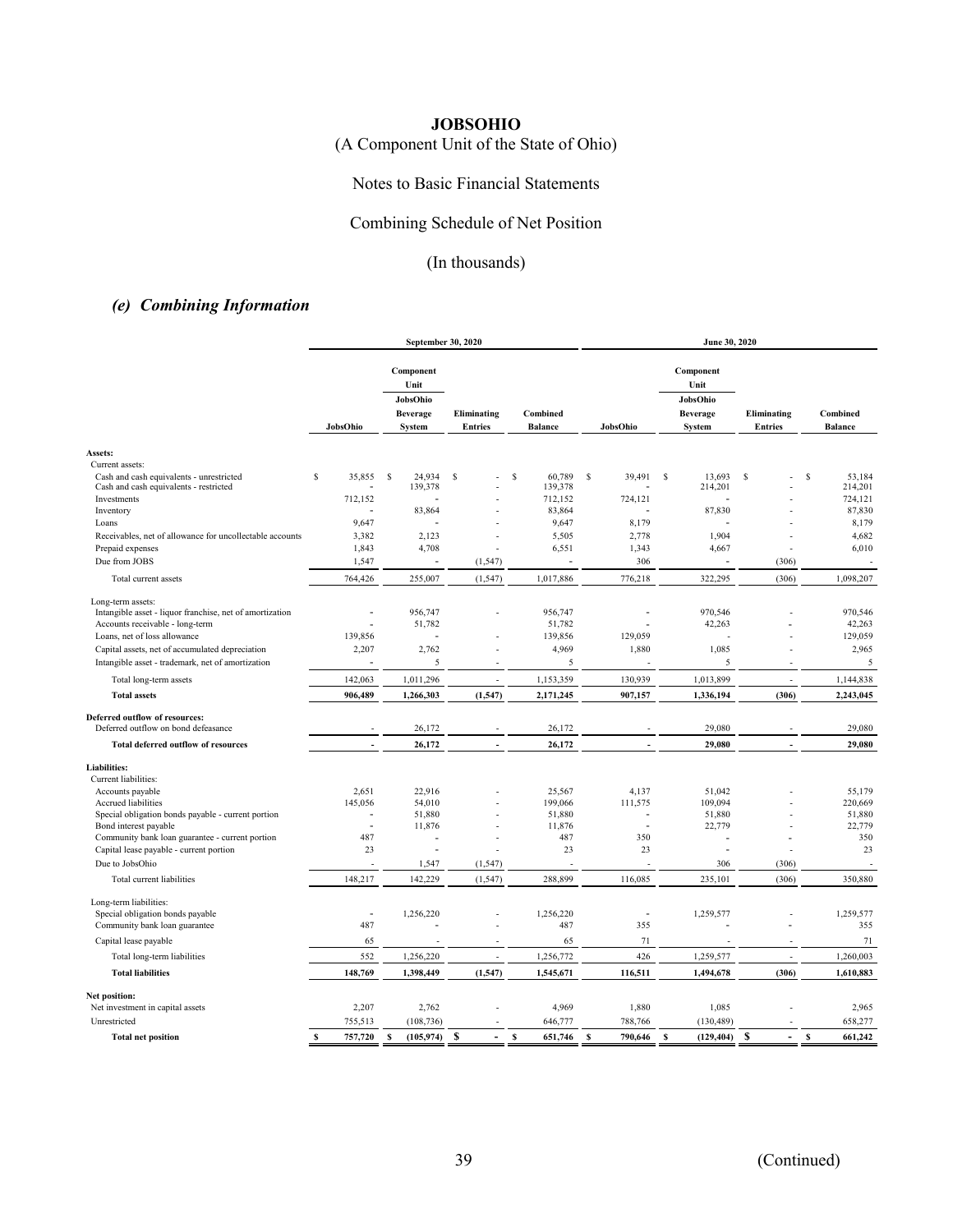# (A Component Unit of the State of Ohio)

#### Notes to Financial Statements

## Combining Schedule of Revenues, Expenses, and Changes in Net Position

## (In thousands)

|                                                     |               | Three Months Ended September 30, 2020                             |                                |                            | Three Months Ended September 30, 2019 |                                                            |                               |                            |
|-----------------------------------------------------|---------------|-------------------------------------------------------------------|--------------------------------|----------------------------|---------------------------------------|------------------------------------------------------------|-------------------------------|----------------------------|
|                                                     | JobsOhio      | Component<br>Unit<br>JobsOhio<br><b>Beverage</b><br><b>System</b> | Eliminating<br><b>Entries</b>  | Combined<br><b>Balance</b> | JobsOhio                              | Component<br>Unit<br>JobsOhio<br><b>Beverage</b><br>System | Eliminating<br><b>Entries</b> | Combined<br><b>Balance</b> |
| <b>Operating revenues:</b>                          |               |                                                                   |                                |                            |                                       |                                                            |                               |                            |
| Net liquor sales                                    | S             | \$<br>411.971                                                     | S                              | S<br>411.971               | \$                                    | 332,499<br>S                                               | S                             | \$<br>332,499              |
| Less: wholesale rebates                             |               | (1,202)                                                           |                                | (1,202)                    |                                       |                                                            |                               |                            |
| Distribution center revenue                         |               | 2,323                                                             |                                | 2,323                      |                                       | 1,866                                                      |                               | 1,866                      |
| Interest income - loans                             | 888           |                                                                   |                                | 888                        | 684                                   |                                                            |                               | 684                        |
| Fees and other                                      | 2,309         | $\overline{\phantom{a}}$                                          | (2, 263)                       | 46                         | 1,865                                 |                                                            | (1,772)                       | 93                         |
| Total operating revenues                            | 3,197         | 413,092                                                           | (2, 263)                       | 414,026                    | 2,549                                 | 334,365                                                    | (1, 772)                      | 335,142                    |
| <b>Operating expenses:</b>                          |               |                                                                   |                                |                            |                                       |                                                            |                               |                            |
| Cost of goods sold                                  |               | 241,309                                                           |                                | 241,309                    |                                       | 195,649                                                    |                               | 195,649                    |
| Sales commissions                                   |               | 25,941                                                            |                                | 25,941                     |                                       | 19,341                                                     |                               | 19,341                     |
| Liquor gallonage taxes                              |               | 14,504                                                            |                                | 14,504                     |                                       | 13,049                                                     |                               | 13,049                     |
| Amortization of intangible asset - liquor franchise |               | 13,799                                                            |                                | 13,799                     |                                       | 13,799                                                     |                               | 13,799                     |
| Service fees                                        |               | 4,926                                                             | ä,                             | 4,926                      |                                       | 4,885                                                      | ä,                            | 4,885                      |
| Supplemental Payment                                |               | 22,164                                                            |                                | 22,164                     |                                       | 15,914                                                     |                               | 15,914                     |
| JobsOhio management fees                            |               | 2,263                                                             | (2,263)                        |                            |                                       | 1,772                                                      | (1,772)                       |                            |
| Economic development programs                       | 71,471        |                                                                   |                                | 71,471                     | 63,427                                |                                                            |                               | 63,427                     |
| Salaries and benefits                               | 3,984         | ÷.                                                                |                                | 3,984                      | 3,435                                 |                                                            | í.                            | 3,435                      |
| Economic development purchased services             | 3,815         |                                                                   |                                | 3,815                      | 3,232                                 |                                                            |                               | 3,232                      |
| Professional services                               | 2,951         | 2,012                                                             |                                | 4,963                      | 1,544                                 | 1,962                                                      |                               | 3,506                      |
| Insurance                                           | 55            | 100                                                               |                                | 155                        | 56                                    | 101                                                        |                               | 157                        |
| Administrative and support                          | 1,451         | 1,174                                                             |                                | 2,625                      | 1,169                                 | 972                                                        |                               | 2,141                      |
| Marketing                                           | 3,687         |                                                                   |                                | 3,687                      | 2,521                                 |                                                            |                               | 2,521                      |
| Other                                               |               | 52                                                                |                                | 52                         |                                       | 59                                                         |                               | 59                         |
| Total operating expenses                            | 87,414        | 328,244                                                           | (2, 263)                       | 413,395                    | 75,384                                | 267,503                                                    | (1,772)                       | 341,115                    |
| <b>Operating income (loss)</b>                      | (84, 217)     | 84,848                                                            |                                | 631                        | (72, 835)                             | 66,862                                                     |                               | (5,973)                    |
|                                                     |               |                                                                   |                                |                            |                                       |                                                            |                               |                            |
| Nonoperating revenues (expenses):<br>Grants         | 50,000        | (50,000)                                                          |                                |                            | 75,000                                | (75,000)                                                   |                               |                            |
| Bond interest, net                                  |               | (11, 427)                                                         |                                | (11, 427)                  |                                       | (13,295)                                                   |                               | (13, 295)                  |
| Investment income                                   | 1,291         |                                                                   |                                | 1,291                      | 5,244                                 |                                                            |                               | 5,244                      |
|                                                     |               |                                                                   |                                |                            |                                       |                                                            |                               |                            |
| Other, net                                          |               | 9                                                                 |                                | 9                          |                                       | 1,052                                                      |                               | 1,052                      |
| Total nonoperating revenues (expenses)              | 51,291        | (61, 418)                                                         |                                | (10, 127)                  | 80,244                                | (87, 243)                                                  |                               | (6,999)                    |
| Change in net position                              | (32, 926)     | 23,430                                                            |                                | (9, 496)                   | 7,409                                 | (20, 381)                                                  |                               | (12, 972)                  |
| Net position (deficit), beginning of period         | 790,646       | (129, 404)                                                        |                                | 661,242                    | 783,174                               | (111, 595)                                                 |                               | 671,579                    |
| Net position (deficit), end of period               | 757,720<br>-S | (105, 974)<br>s                                                   | -S<br>$\overline{\phantom{a}}$ | <sup>\$</sup><br>651,746   | 790,583<br>-S                         | (131,976)<br>s                                             | - \$                          | 658,607<br>\$              |